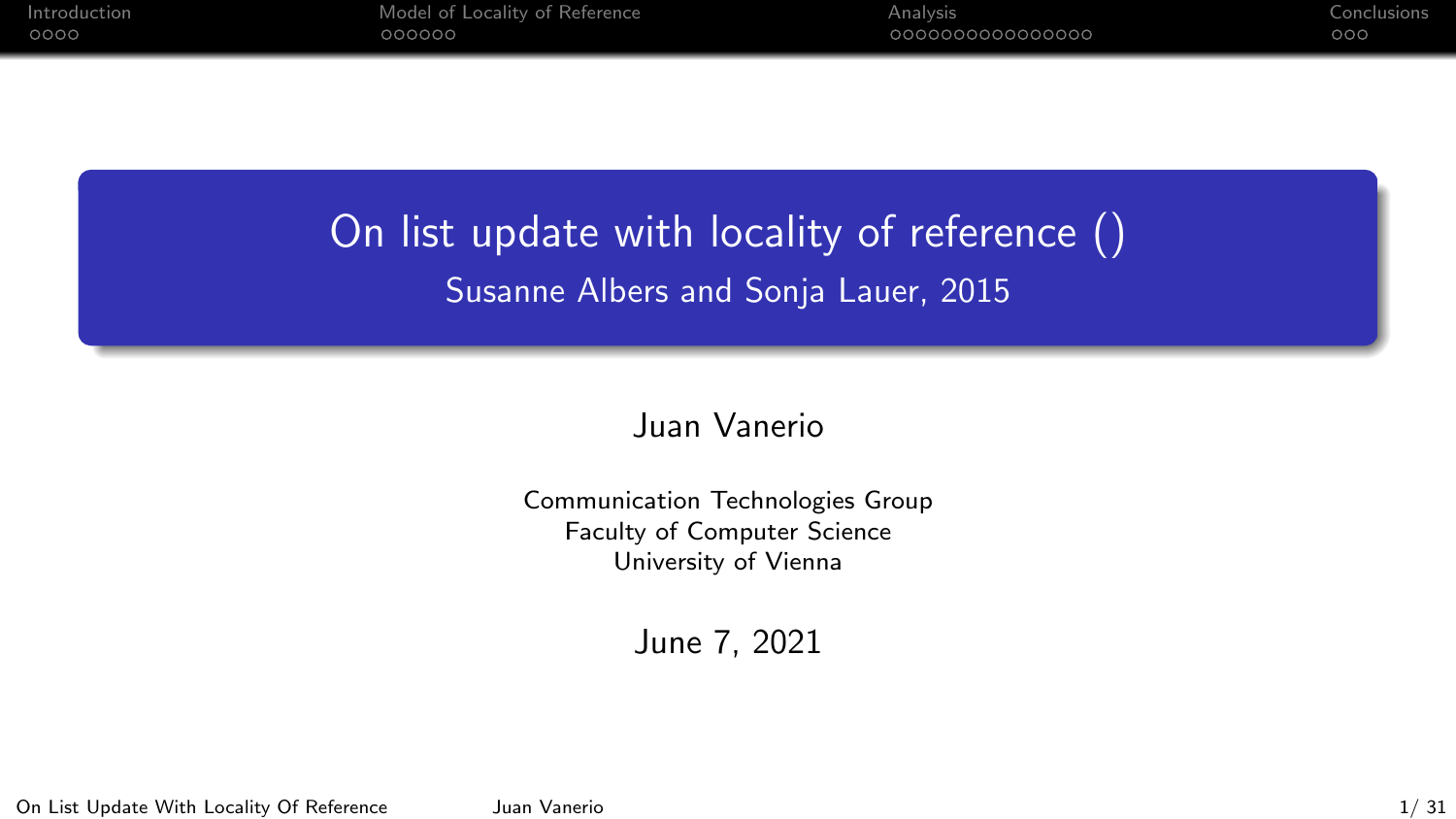# Table of Contents

## **[Introduction](#page-2-0)**

2 [Model of Locality of Reference](#page-6-0)

## 3 [Analysis](#page-12-0)

- [Basic Cost Analysis](#page-13-0)
- **[Optimal Offline Algorithm](#page-18-0)**
- [Move-to-Front Algorithm](#page-21-0)
- **[BIT Algorithm](#page-24-0)**
- **o** [Other Results](#page-27-0)

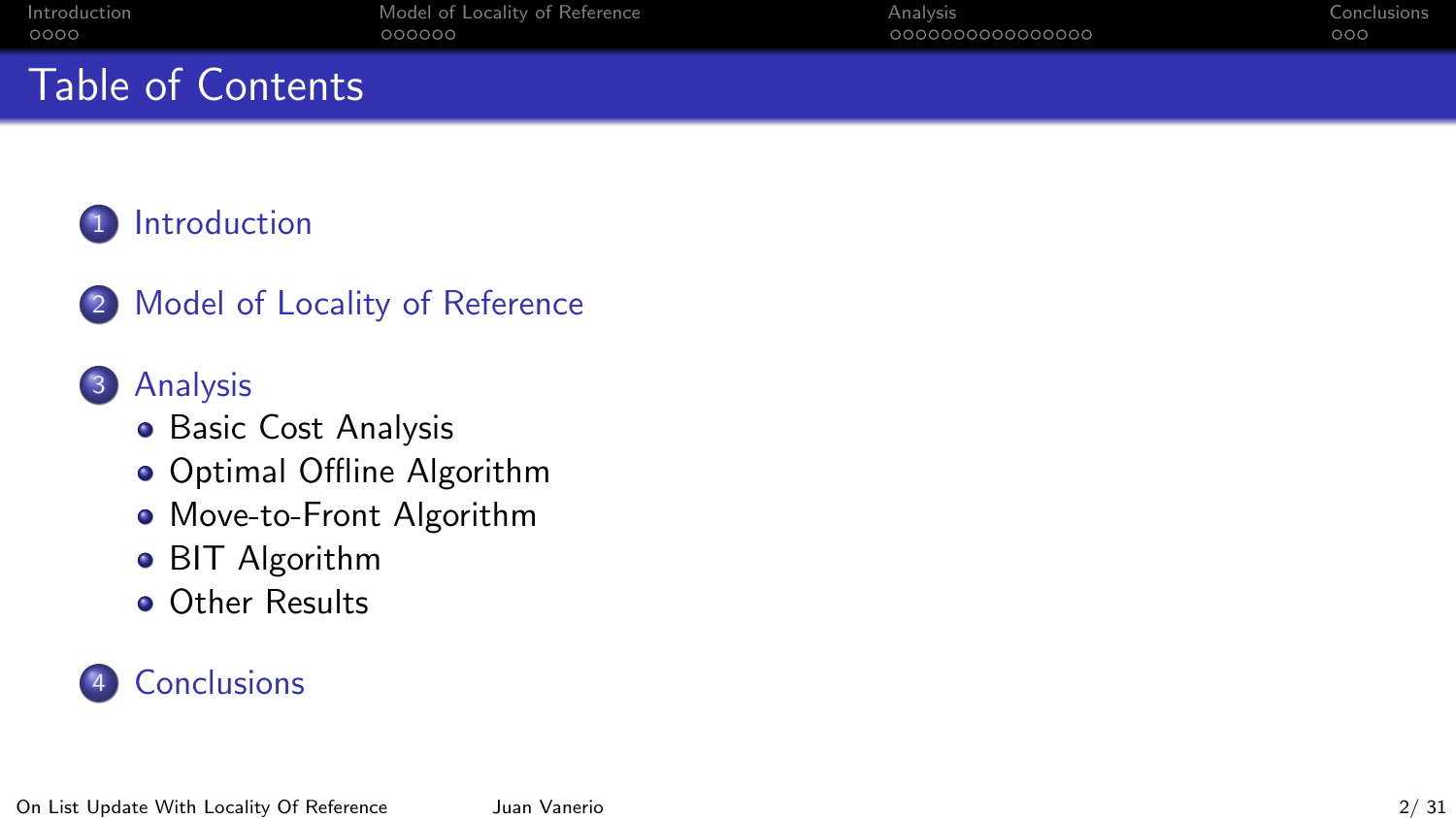<span id="page-2-0"></span>

Introduction

[Introduction](#page-2-0) [Model of Locality of Reference](#page-6-0) [Analysis](#page-12-0) [Conclusions](#page-28-0)

# Introduction

On List Update With Locality Of Reference Juan Vanerio Juan Vanerio [Introduction](#page-2-0) 1000 111 112 13 31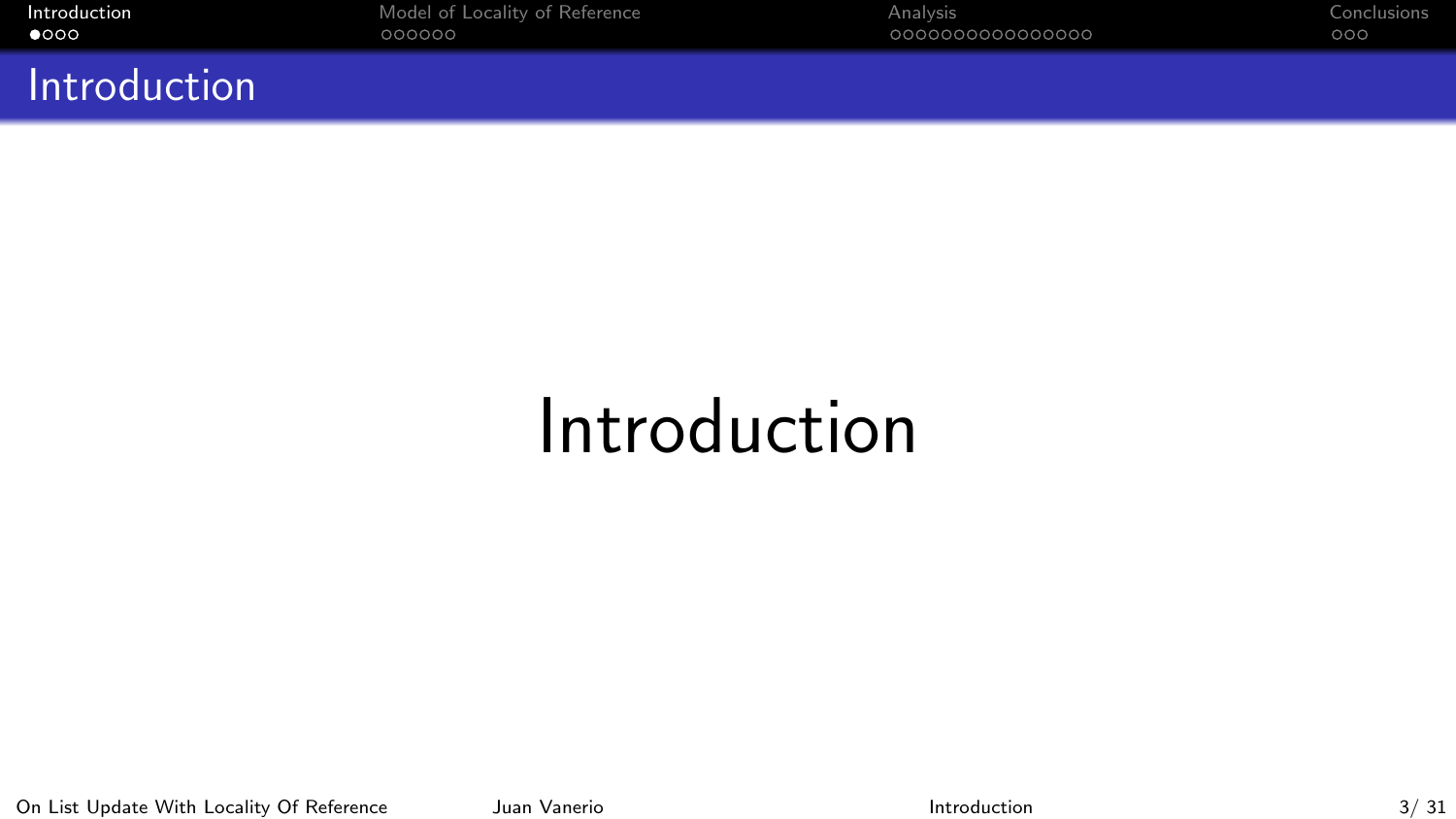| Introduction | Model of Locality of Reference | Analysis        | Conclusions |
|--------------|--------------------------------|-----------------|-------------|
| 0 000        | 000000                         | 000000000000000 | 000         |
| Introduction |                                |                 |             |

- List Update Problem
- A fundamental online algorithmic problem.
- Early approaches based on stochastic analysis.
- Last 30 years of research focused on *competitive analysis*.

$$
A(\sigma) \leq c \cdot OPT(\sigma) + \alpha
$$

- Arbitrary request sequences  $(\sigma)$ .
- (Usually) Oblivious adversary model generates sequence.
- **Empirical** performance is **better** than suggested by competitive analysis.
- Reason: In practice sequences exhibit **locality of reference** 
	- A small subset of items is referenced at any point in time.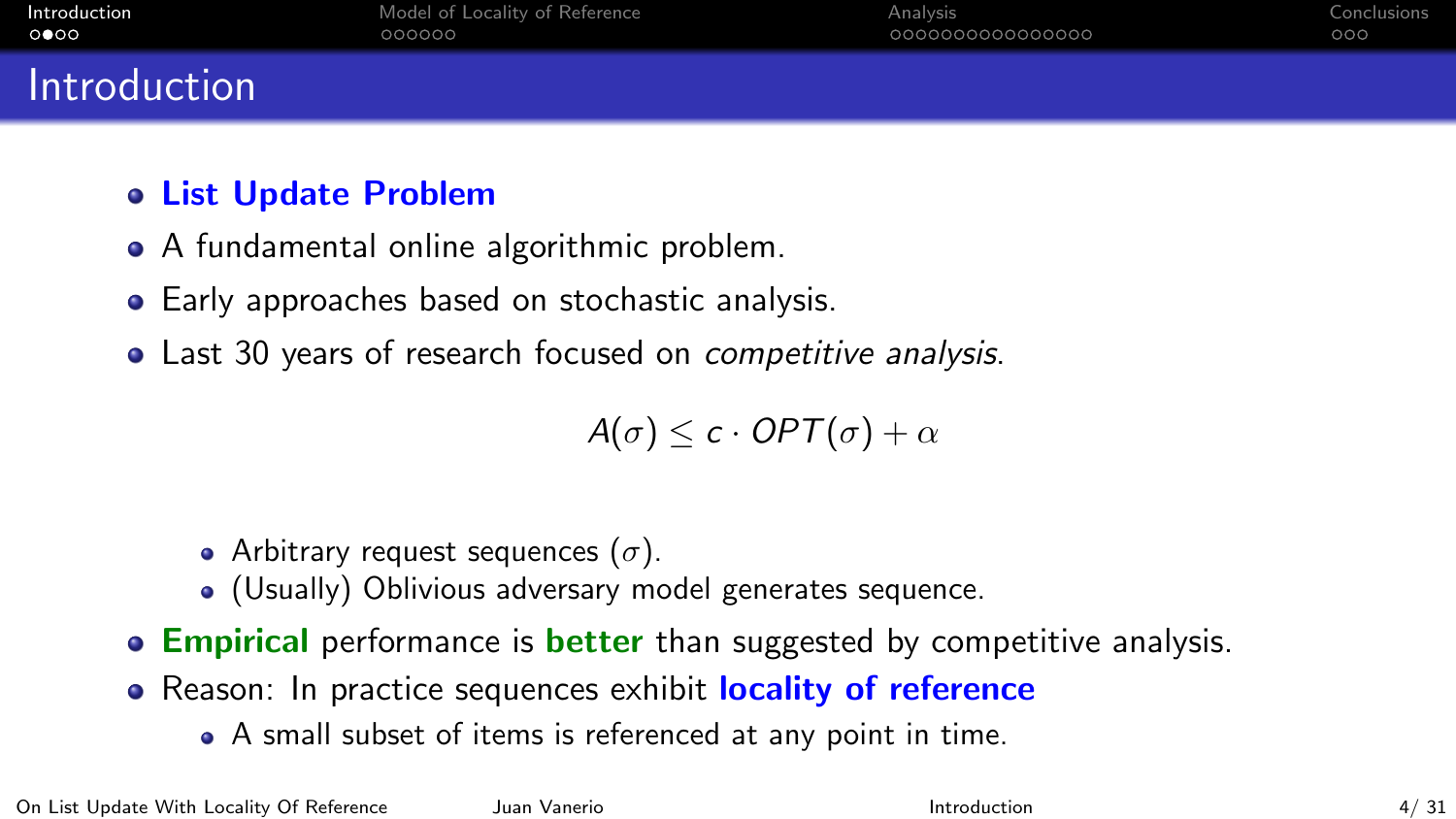# Introduction

## List Update Problem

- Maintain a set of items L as linear list.
- Serve a sequence of item requests  $\sigma$ 
	- Online: No knowledge of future requests.
	- $\bullet \ \sigma(t) \in L$

## Standard Cost Model:

- Accessing the  $i$ -th item has cost  $i$ .
- Free exchanges: The accessed item can be moved to another position at no cost.
- $\bullet$  Paid exchanges: All other exchanges of consecutive items has cost 1.
- $A(\sigma)$ : Total cost incurred by algorithm A in serving  $\sigma$ .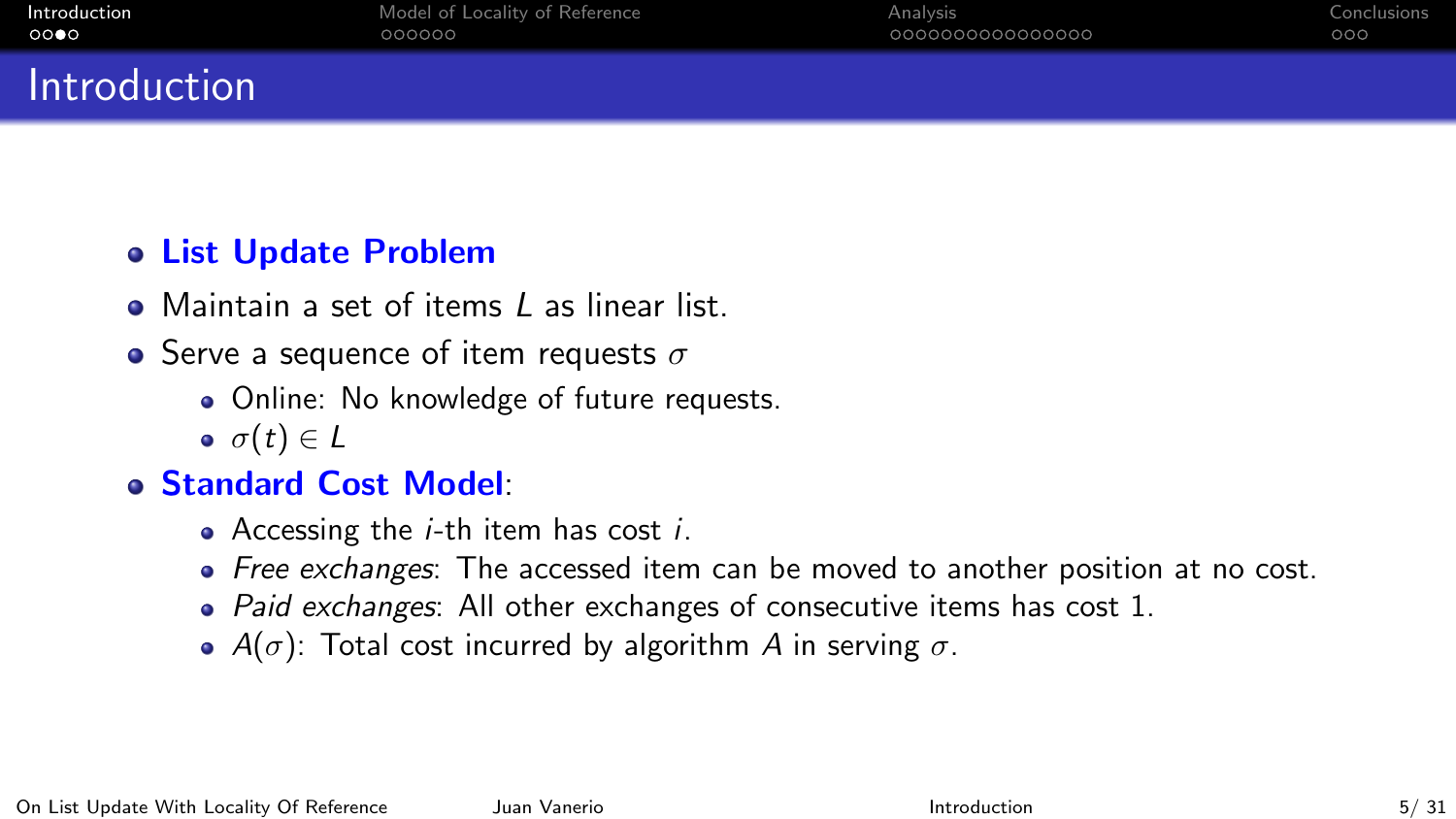# Important Algorithms

- **OPT**: The ideal offline optimum algorithm to compare against.
- Move-To-Front(MTF):  $c = 2$ : Move the requested item to the front of the list.
- TimeStamp(TS):  $c = 1.62$ : Place requested item x in front of the first item preceding  $x$  that was requested at most once since the last request to  $x$ . On error don't move.
- BIT(BIT):  $c = 1.75$ : Initialize randomly a bit  $b(x)$  for each  $x \in L$ . On access, complement the item's bit. If value changes to 1, move item to front.
- **COMB(COMB)**:  $c = 1.6$ : With probability 4/5 use BIT, else TS.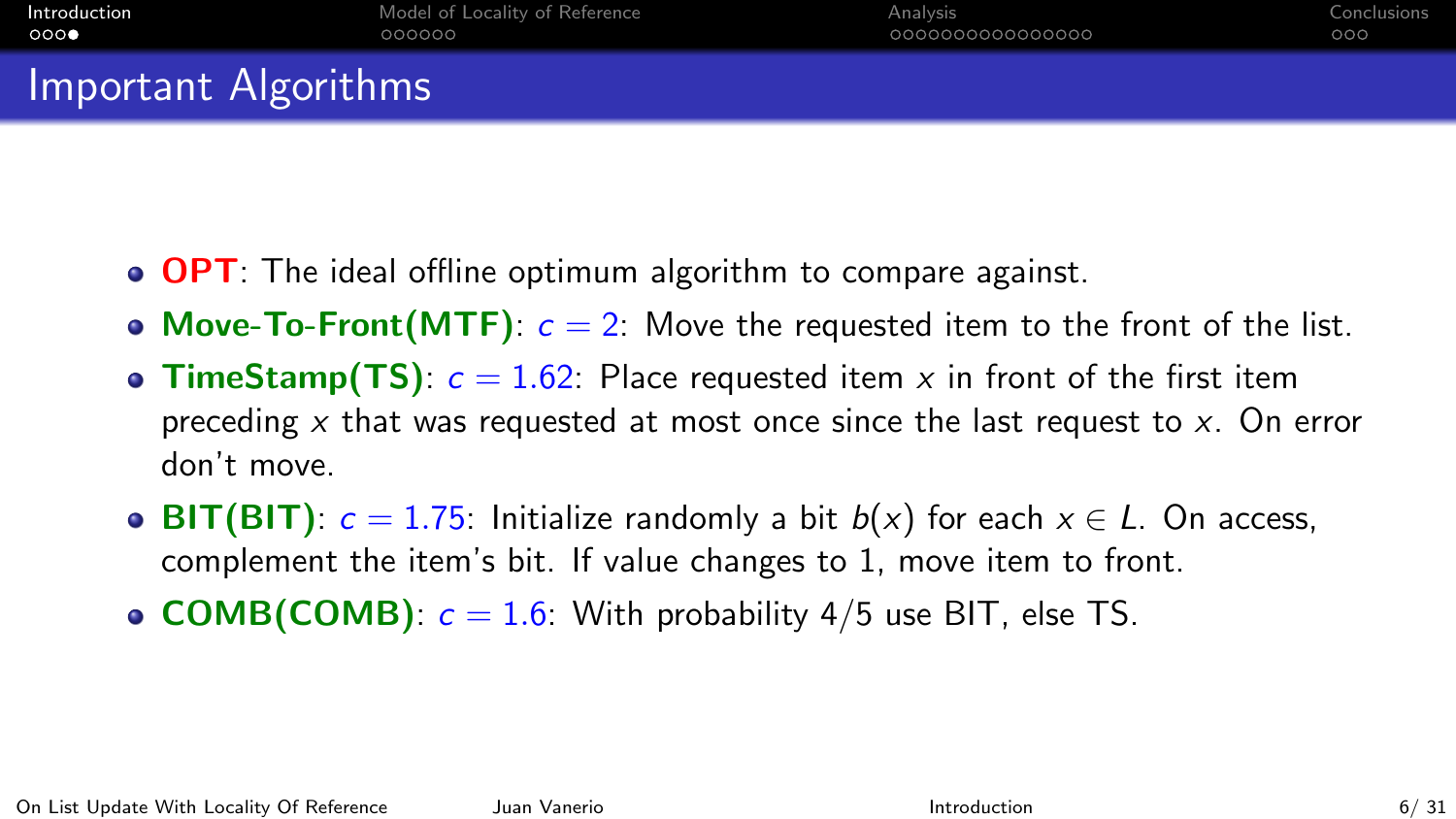<span id="page-6-0"></span>

Model of Locality of Reference

# Model of Locality of Reference

On List Update With Locality Of Reference Juan Vanerio Juan Vanerio [Model of Locality of Reference](#page-6-0) 7/ 31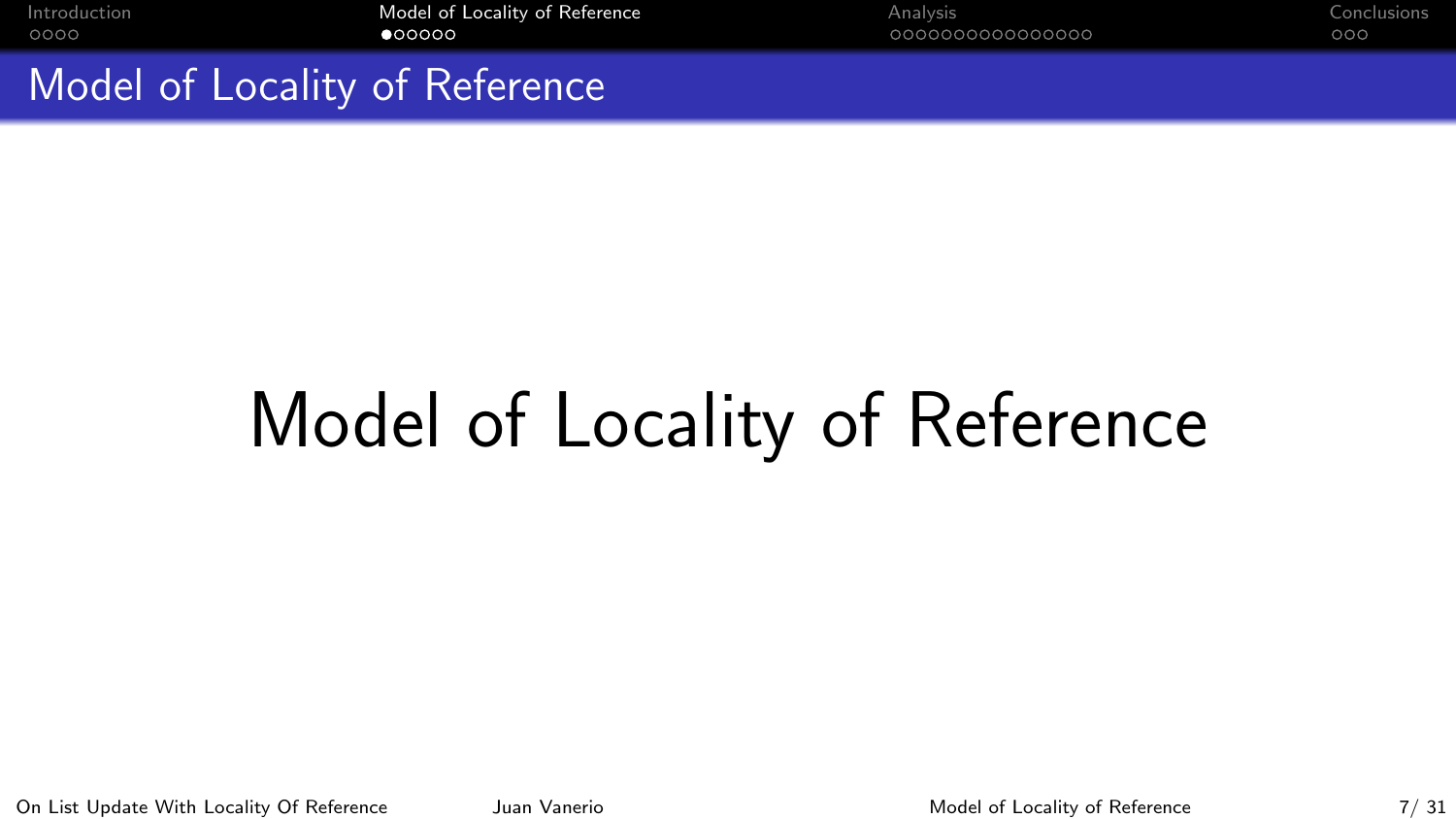## Concept

- Intuition: A sequence that references a small subset of items exhibits high locality.
- **Intuition**: If  $\sigma$  requests the same item many times in a row (high locality) then moving the item to the front becomes a very good strategy.
	- How many times is not relevant for the cost.
- When a different item is requested (a **change**), all algorithms should rearrange their lists to be competent.
- This paper proposes a formalization of the locality concept addressing the intuitive elements.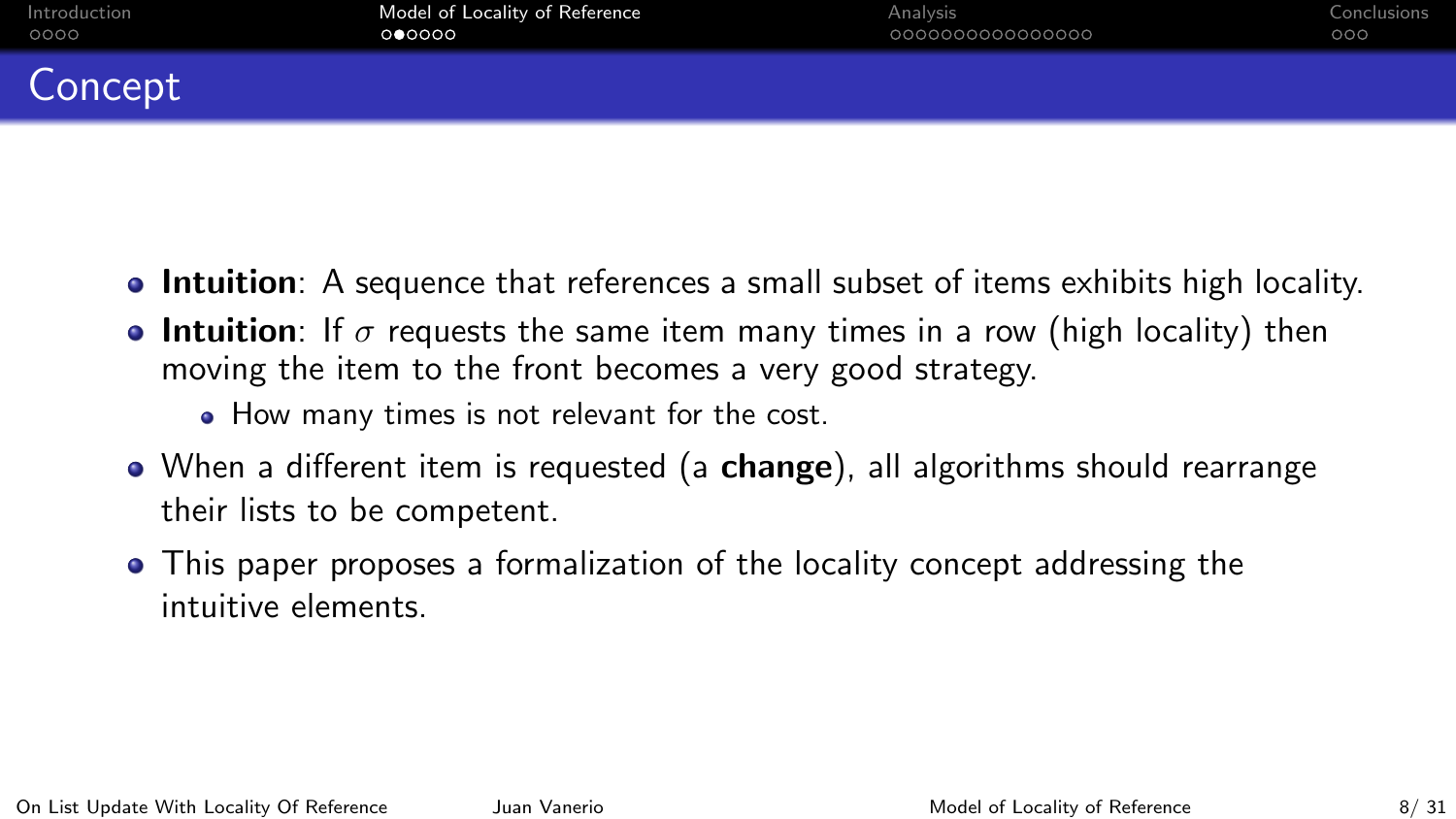# Definitions

- Run: Subsequence of requests to the same item.
	- Short: A single request.
	- Long: More than two requests.
		- **Prefixed:** Preceded by one or more short runs.
		- o Independent: Not prefixed.
		- **Change:** If the previous log run reference a different item. The first long run is (usually) also a change.
- Intuition: High degree of locality if there are relatively many long runs!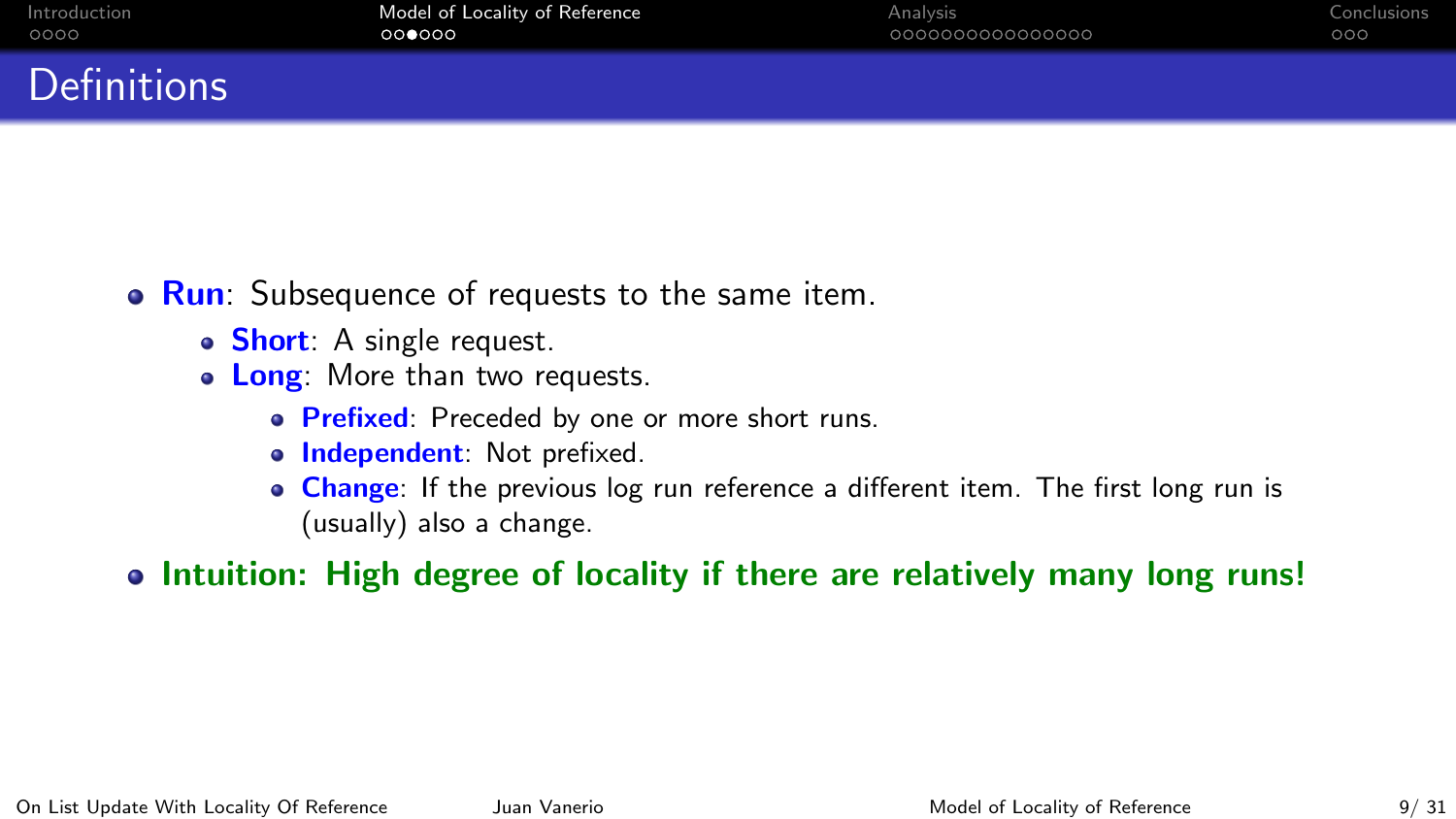|      | Introduction |
|------|--------------|
| 0000 |              |

## **Parameters**

For any subsequence  $\sigma' \subseteq \sigma$  let:

| <b>Parameter</b> | Count                                       |
|------------------|---------------------------------------------|
| $r(\sigma')$     | Runs                                        |
| $s(\sigma')$     | Short runs                                  |
| $I(\sigma')$     | Long runs                                   |
| $l_p(\sigma')$   | Prefixed long runs                          |
| $l_i(\sigma')$   | Independent long runs                       |
| $l_c(\sigma')$   | Long run changes                            |
| $f_b(\sigma')$   | 1 if item requested first is in front.      |
| $f_e(\sigma')$   | 1 if $\sigma'$ ends with short run and item |
|                  | is not in front.                            |

#### Properties

\n- $$
r(\sigma') = s(\sigma') + l(\sigma')
$$
\n- $l(\sigma') = l_i(\sigma') + l_p(\sigma')$
\n- $l_i(\sigma') \leq l_c(\sigma') \leq l(\sigma')$
\n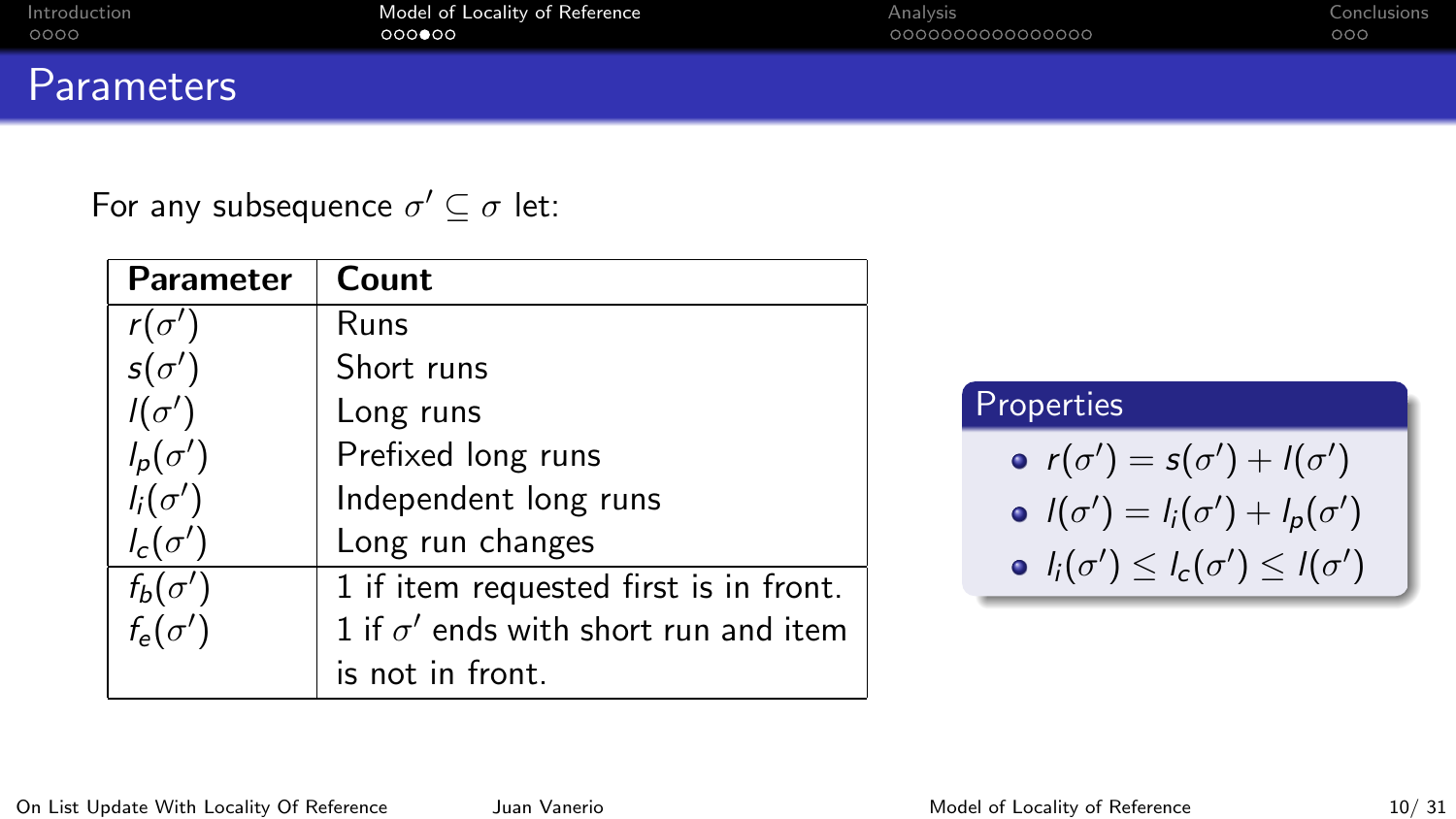

On List Update With Locality Of Reference Juan Vanerio Juan Christian [Model of Locality of Reference](#page-6-0) 11/ 31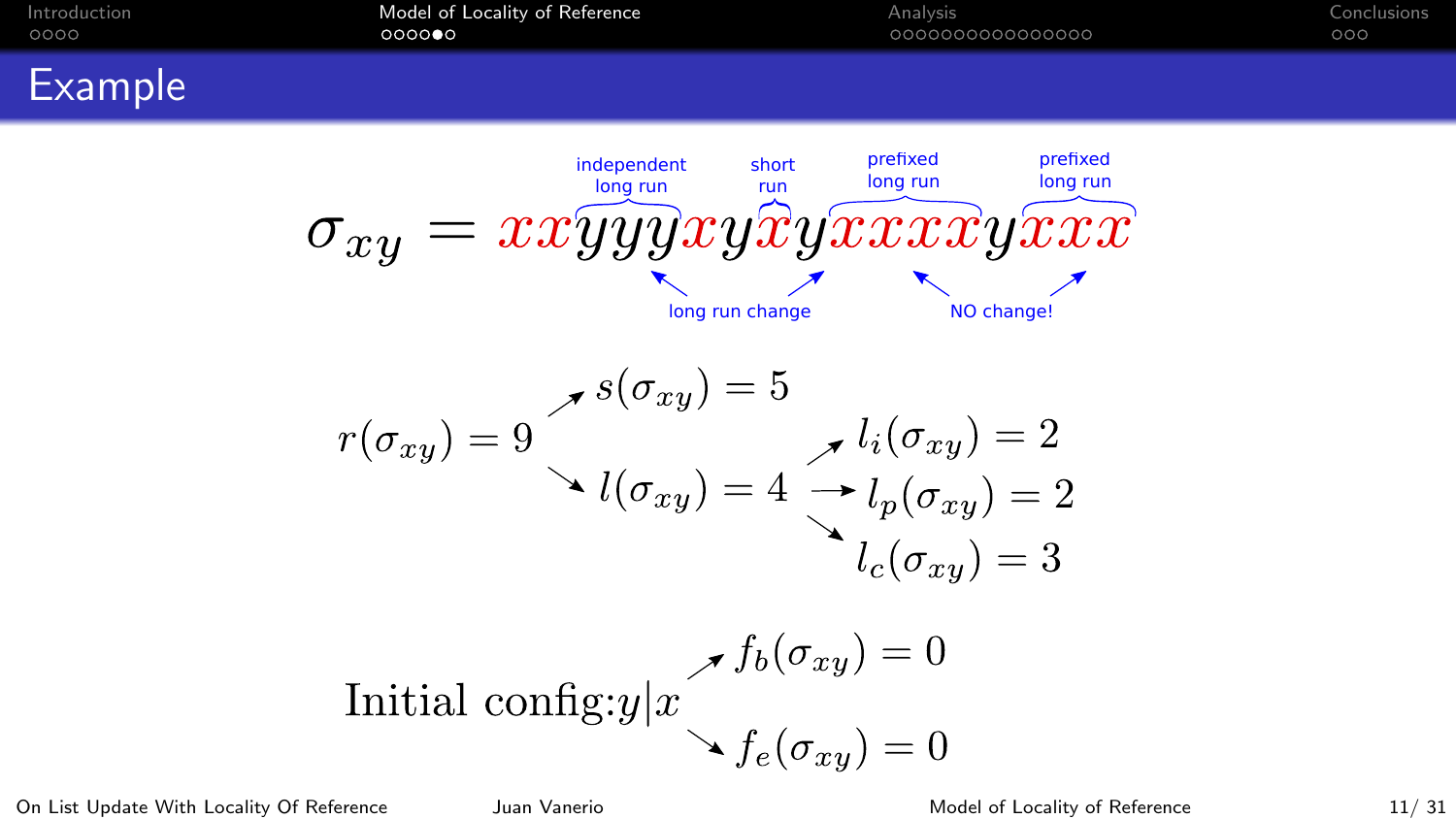| Introduction        | Model of Locality of Reference | Analysis        | Conclusions |
|---------------------|--------------------------------|-----------------|-------------|
| 0000                | 00000                          | 000000000000000 | 000         |
| $\lambda$ -locality |                                |                 |             |

• A class Σ of requests sequences has  $\lambda$  – locality if  $\forall \sigma \in \Sigma$ ,

$$
\frac{l_c(\sigma)}{r(\sigma)} \geq \lambda
$$

- The number of long run changes represent at least a fraction  $\lambda$  of all runs.
- $\bullet$  0  $< \lambda < 1$ 
	- If a sequence consists of long runs only,  $\lambda = 1$
	- $\lambda = 0$  if there are no long runs.

## Find new bounds as a function of  $\lambda$  for the competitiveness of online algorithms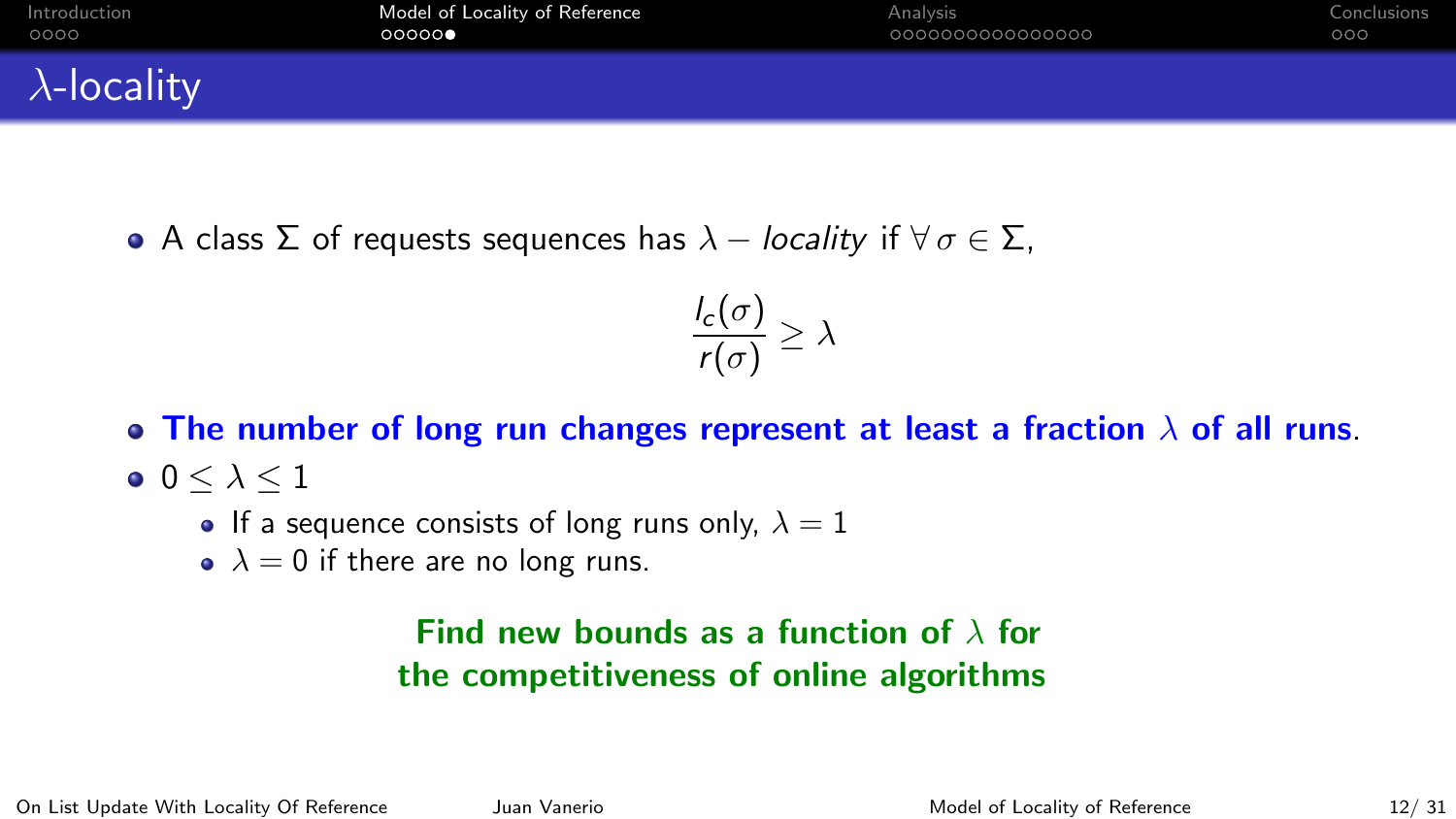<span id="page-12-0"></span>



# Analysis

On List Update With Locality Of Reference Juan Vanerio [Analysis](#page-12-0) Analysis 13/ 31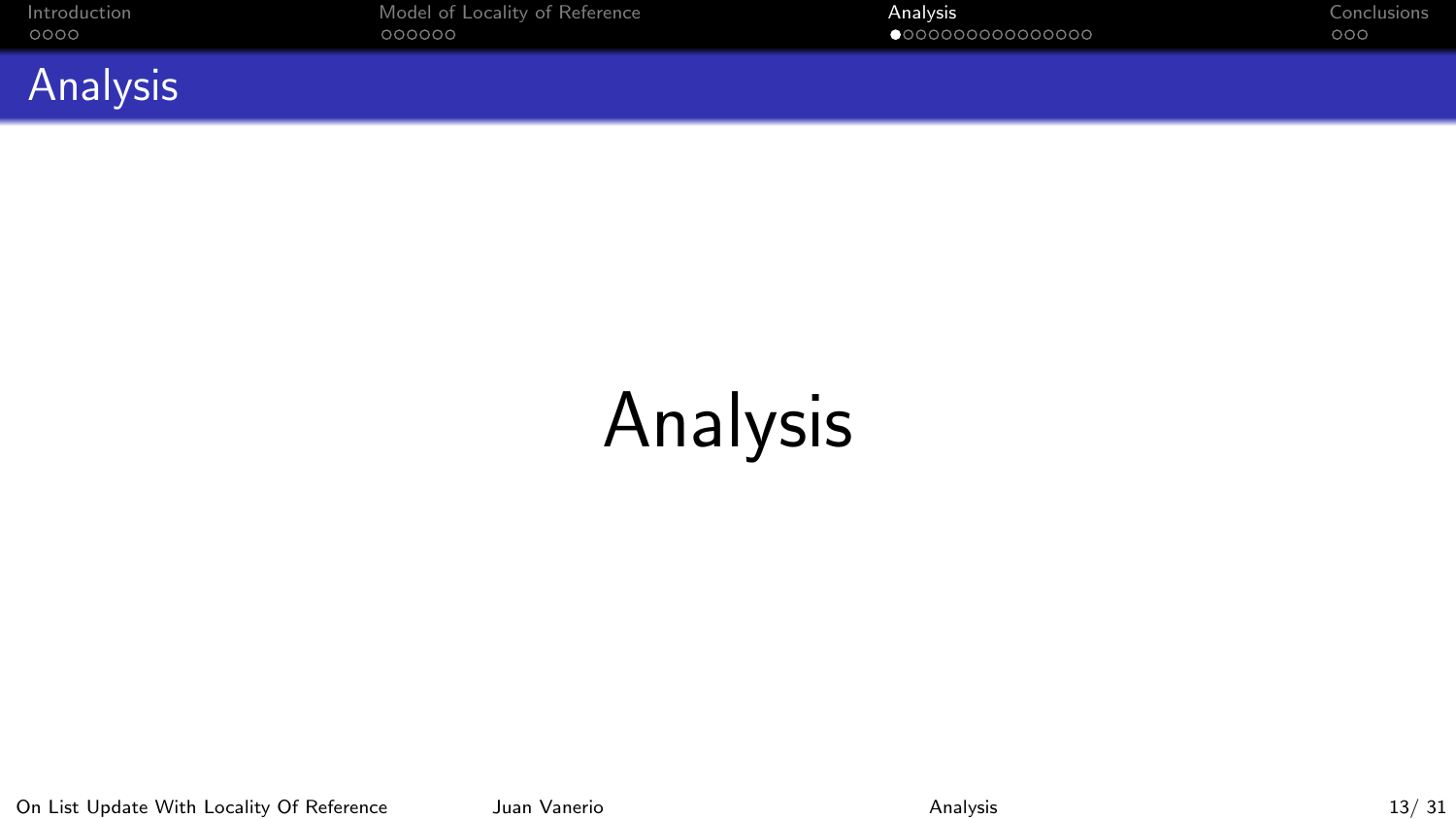# <span id="page-13-0"></span>Basic Cost Analysis

## Overview:

- Given an algorithm A, decompose its cost over all subsequences comprehended by a pair of items.
- Draw relationships between the projected cost and the cost of subsequences.
- Bound the cost for each phase ended by a long run.
- Add all up to get the resulting cost.
- Compare against OPT to get the competitiveness.

The cost A of an algorithm on  $\sigma$  can be evaluated novelty: incorporate paid exchanges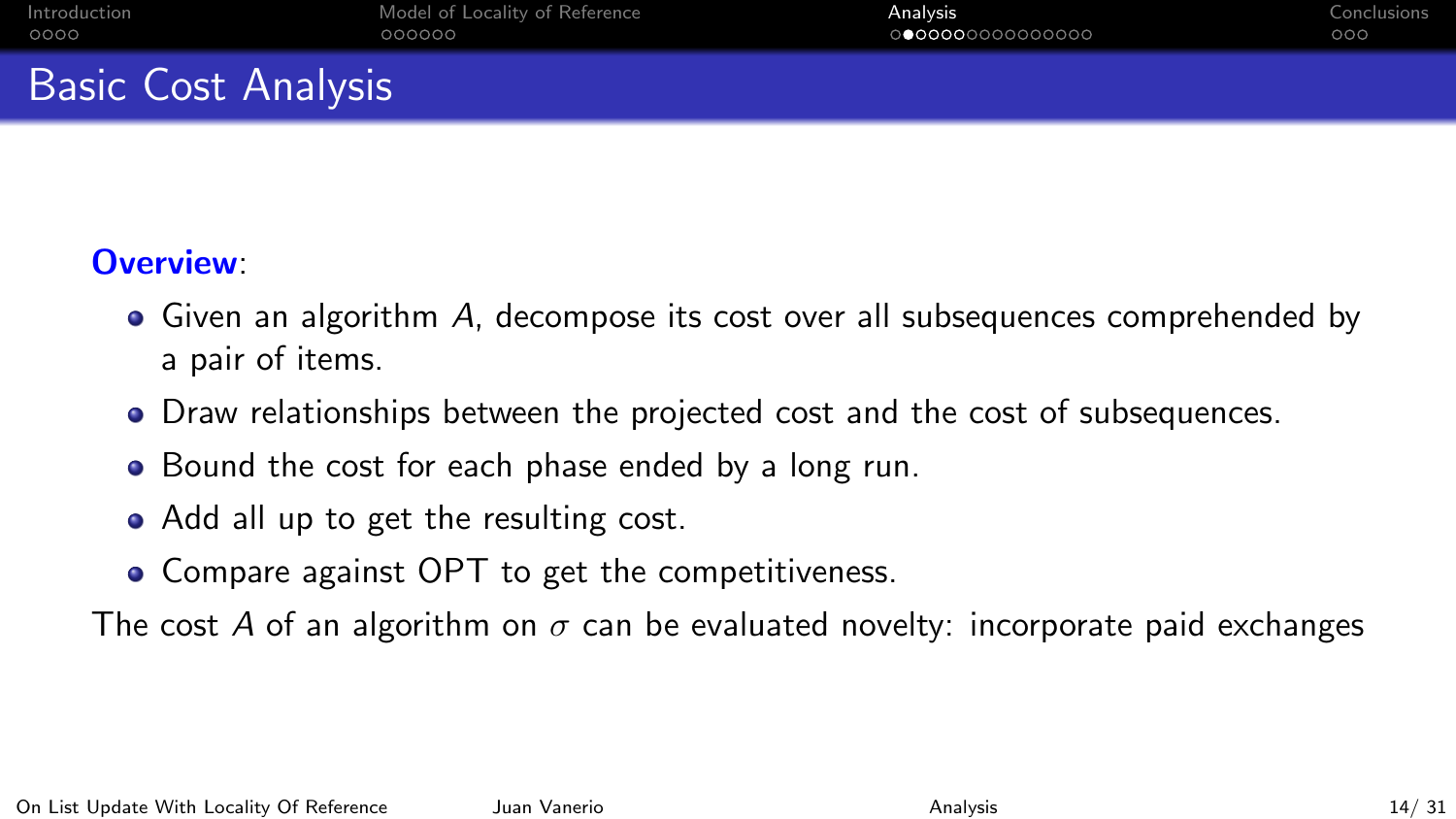| Introduction               | Model of Locality of Reference | Analysis         | Conclusions |
|----------------------------|--------------------------------|------------------|-------------|
| 0000                       | 000000                         | 0000000000000000 | 000         |
| <b>Basic Cost Analysis</b> |                                |                  |             |

At time t a request i made for item  $\sigma(t)$ . Let:

 $A_x(t, \sigma) = 1$  if  $x < \sigma(t)$ .

 $\bullet$  A<sub>p</sub>(t,  $\sigma$ ) the number of paid exchanges performed by A.

$$
A(\sigma) = \sum_{t=1}^{|\sigma|} \left( 1 + A_p(t, \sigma) + \sum_{x \in L} A_x(t, \sigma) \right)
$$
  
=  $|\sigma| + \sum_{t=1}^{|\sigma|} A_p(t, \sigma) + \sum_{x \in L} \sum_{t=1}^{|\sigma|} A_x(t, \sigma)$   
=  $|\sigma| + \sum_{t=1}^{|\sigma|} A_p(t, \sigma) + \sum_{\substack{\{x, y\} \subseteq L \\ x \neq y}} \sum_{\sigma(t) \in \{x, y\}} A_x(t, \sigma) + A_y(t, \sigma)$ 

On List Update With Locality Of Reference Juan Vanerio Juan Vanerio [Analysis](#page-12-0) Analysis 15/31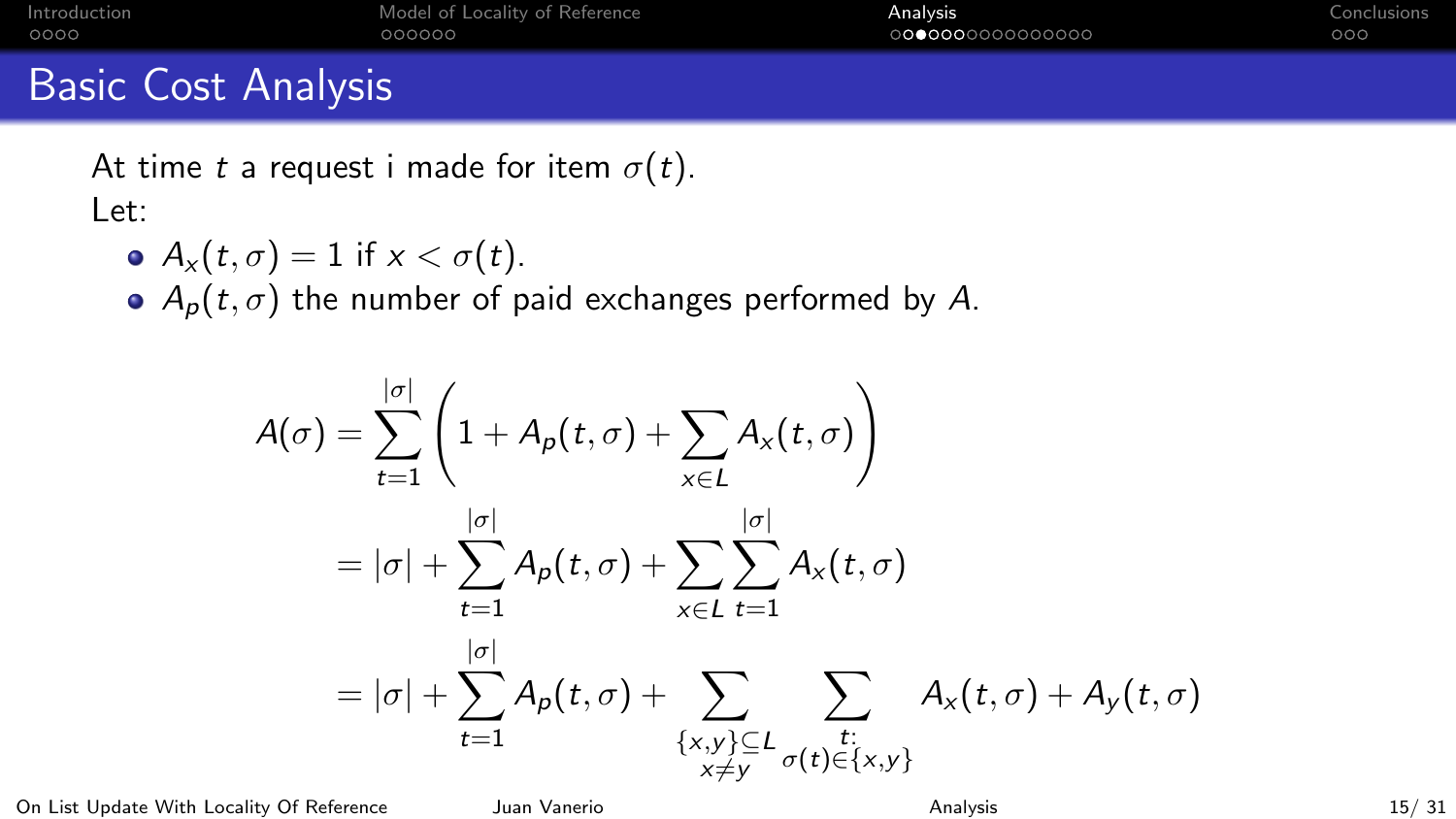| Introduction               | Model of Locality of Reference | Analysis         | Conclusions |
|----------------------------|--------------------------------|------------------|-------------|
| 0000                       | 000000                         | 0000000000000000 | 000         |
| <b>Basic Cost Analysis</b> |                                |                  |             |

Now let:

 $A_{p,xy}(\sigma)$  the number of paid exchanges performed by A to change the relative order between x and y while serving  $\sigma$ .

• 
$$
A_{xy}(\sigma) = \sum_{\substack{\{x,y\} \subseteq L \\ x \neq y}} A_{p,xy}(\sigma) + \sum_{\substack{t:\\ \sigma(t) \in \{x,y\}}} (A_x(t,\sigma) + A_y(t,\sigma))
$$
 is the cost of A projected over  $\{x,y\}$ .

Then,

<span id="page-15-0"></span>
$$
A(\sigma) = |\sigma| + \sum_{\substack{\{x,y\} \subseteq L \\ x \neq y}}^{\text{Partial cost model}} A_{xy}(\sigma)
$$
 (1)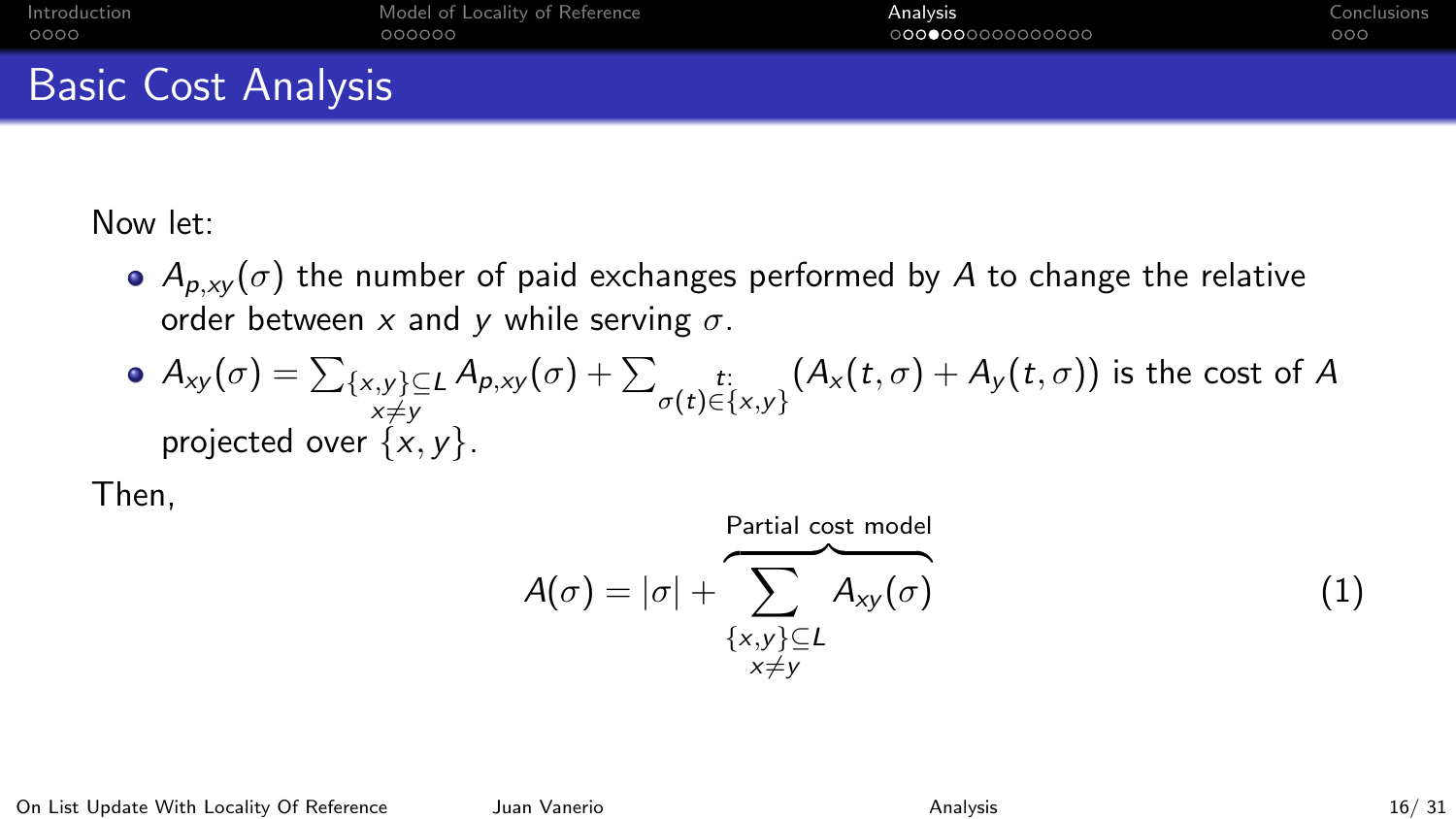| Introduction                     | Model of Locality of Reference | Analysis        | Conclusions |
|----------------------------------|--------------------------------|-----------------|-------------|
| 0000                             | 000000                         | 000000000000000 | 000         |
| Basic Cost Analysis - Projection |                                |                 |             |

Let  $\sigma_{xy}$  be the subsequence obtained by projecting  $\sigma$  on  $\{x, y\}$ .

- Most algorithms satisfy  $A_{xy}(\sigma) = A(\sigma_{xy})$
- $\bullet$  OPT<sub>xy</sub>( $\sigma$ ) > OPT( $\sigma_{xy}$ )

Decomposes  $\sigma_{xy}$  in  $p_{xy}$  phases ending with a long run (except perhaps the last phase).

- Let's  $\pi(i)$  be the *i*-th phase.
- WLOG  $\pi(i)$  starts with x.
- There are only two possible structures:

$$
(xy)^k x^l \quad k \ge 0, \quad l \ge 1 \tag{2}
$$

 $\bullet$ 

 $\bullet$ 

$$
(xy)^k y^l \quad k \ge 1, \quad l \ge 0 \tag{3}
$$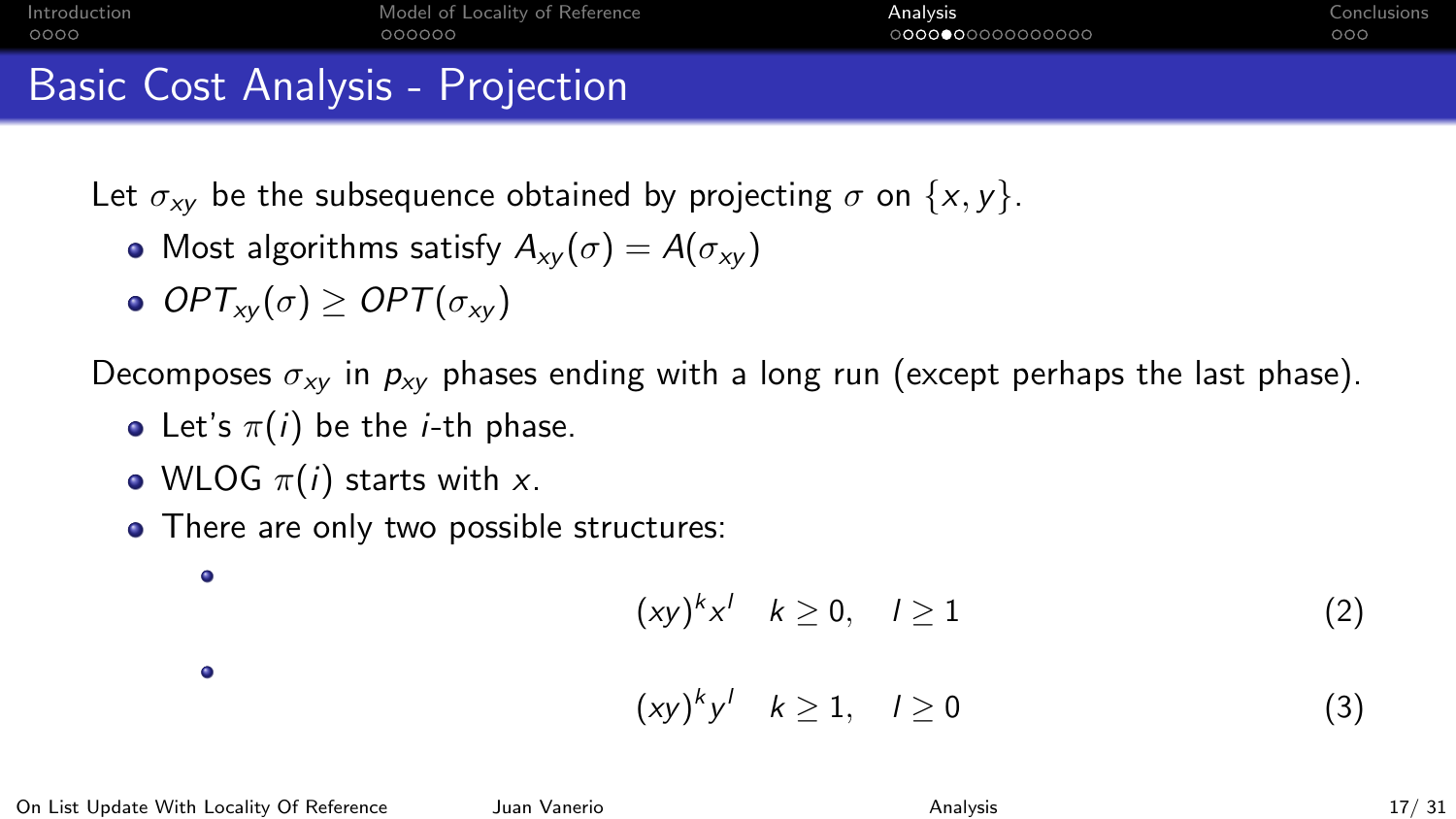0000000000000000

# Basic Cost Analysis - Final observations

- Definitions  $f_b$  and  $f_e$  apply for any  $\sigma_{xy}$
- Eventually they values must be added over all item pairs.
- Their added values don't depend on  $|\sigma|$
- They will allow finding bounds when considering the first and last phases respectively.
- On  $\sigma_{xy}$  a long run change occurs only if phase structure is  $(xy)^k x^l$  with  $l\geq 2.$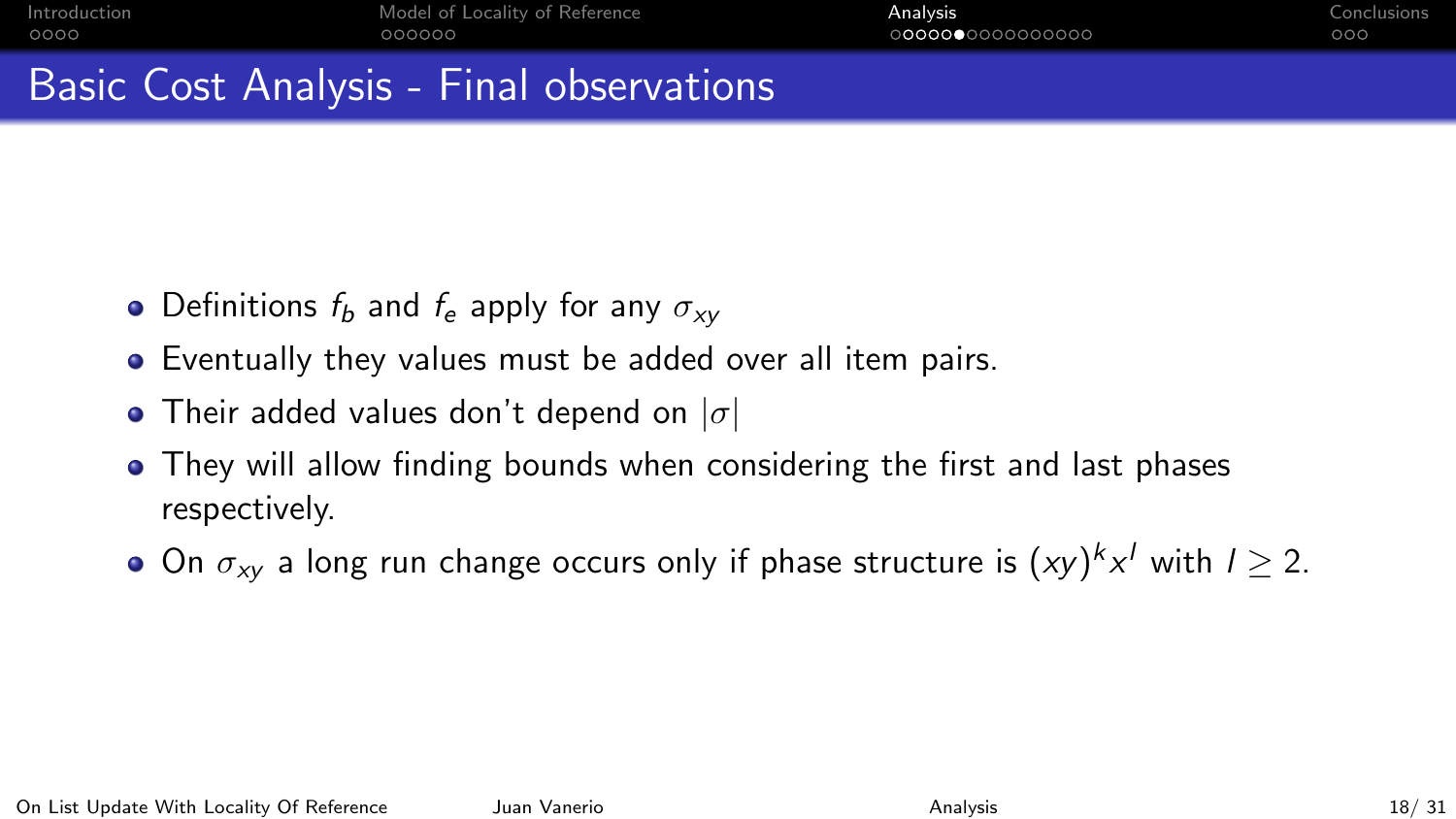<span id="page-18-0"></span>

| Introduction |  |
|--------------|--|
| 0000         |  |

# Optimal Offline Algorithm

## OPT for two item lists

Move to front only on the first request of a long run.

#### Claim

# $OPT_{xy}(\sigma) \geq OPT(\sigma_{xy}) \ \forall \ x, y \in L, x \neq y$

## Proof:

- Assume we serve  $\sigma_{xy}$  with algorithm algorithm O' such that:
	- $\bullet$  O' changes the relative order of x and y only when OPT does so when servicing  $\sigma$ over L.
- By design O' incurs (partial) cost  $OPT_{xv}(\sigma)$
- By definition its cost can't be lower than the optimum for the sequence being served.

• Then 
$$
OPT_{xy}(\sigma) \ge OPT(\sigma_{xy})
$$

On List Update With Locality Of Reference Juan Vanerio Juan [Analysis](#page-12-0) Analysis Analysis 19/31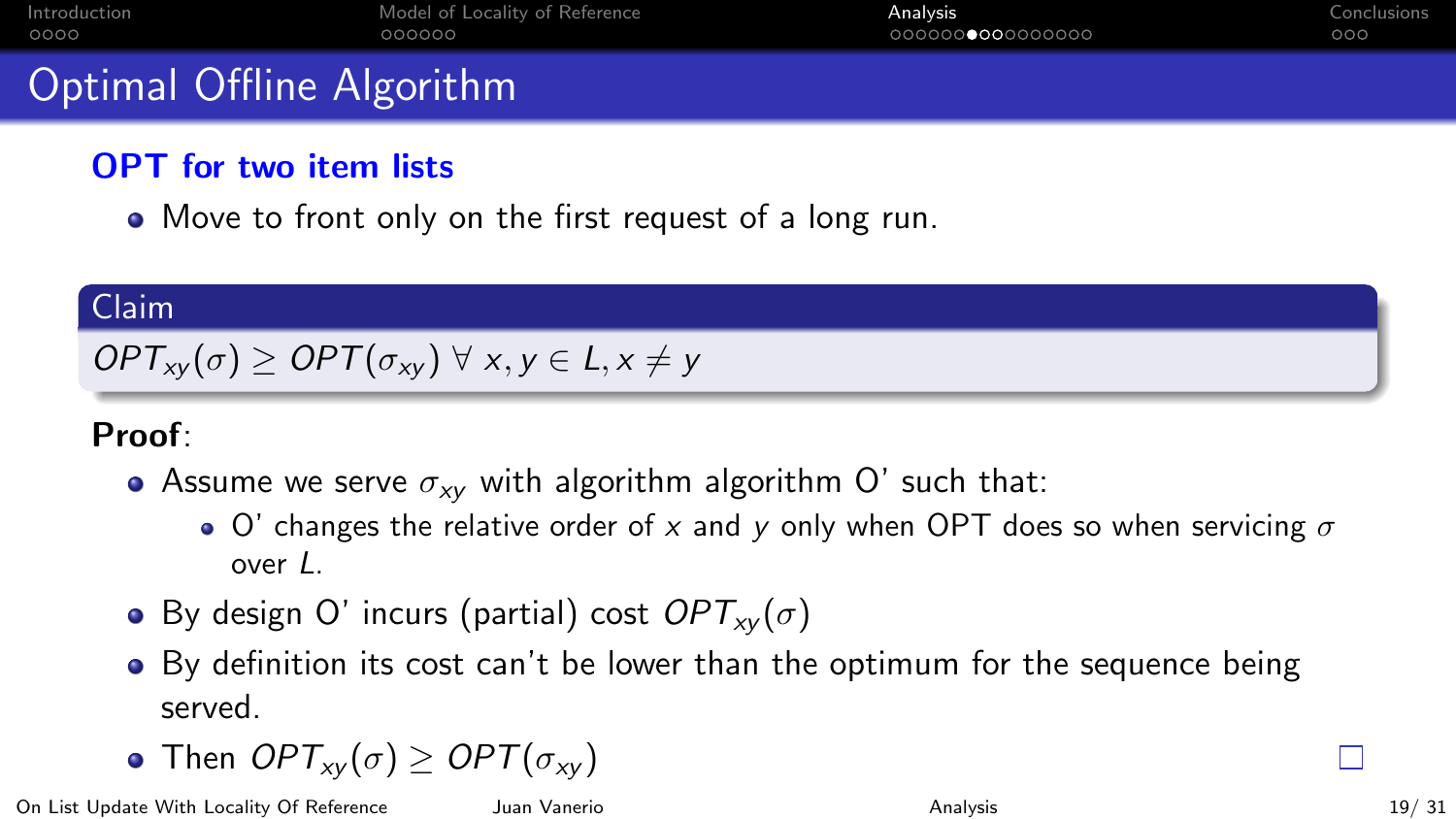| Introduction |
|--------------|
| 0000         |

**[Introduction](#page-2-0) [Model of Locality of Reference](#page-6-0)** [Analysis](#page-12-0) **Analysis** [Conclusions](#page-28-0) Conclusions cococo

0000000000000000

# Optimal Offline Algorithm

#### Lemma 1

$$
OPT(\sigma) \geq \frac{1}{2} (r(\sigma) + l_c(\sigma) + f_e(\sigma)) - f_b(\sigma) + |\sigma|
$$

## Proof:

- Using eq[.1](#page-15-0) and the Claim we can find a lower bound just by adding the item pairs decomposition  $(\sigma_{xy})$ .
- The idea is to study many cases. There are actually a lot.

Case  $1 | \sigma | = 1 \Rightarrow r = 1, l_c = 1$ 

Case 1.1 x in front of y ("x|y")  $\Rightarrow$  OPT = 0,  $f_b = 1, f_e = 0$ . Direct. Case 1.2  $y|x \Rightarrow OPT = 1, f_b = 0, f_e = 1$ . Direct.

Case 2  $|\sigma| > 1$ . Split in phases ending in long runs.

Note: Long run change occurs only if structure is  $(xy)^k x^l$  with  $l \geq 2$ .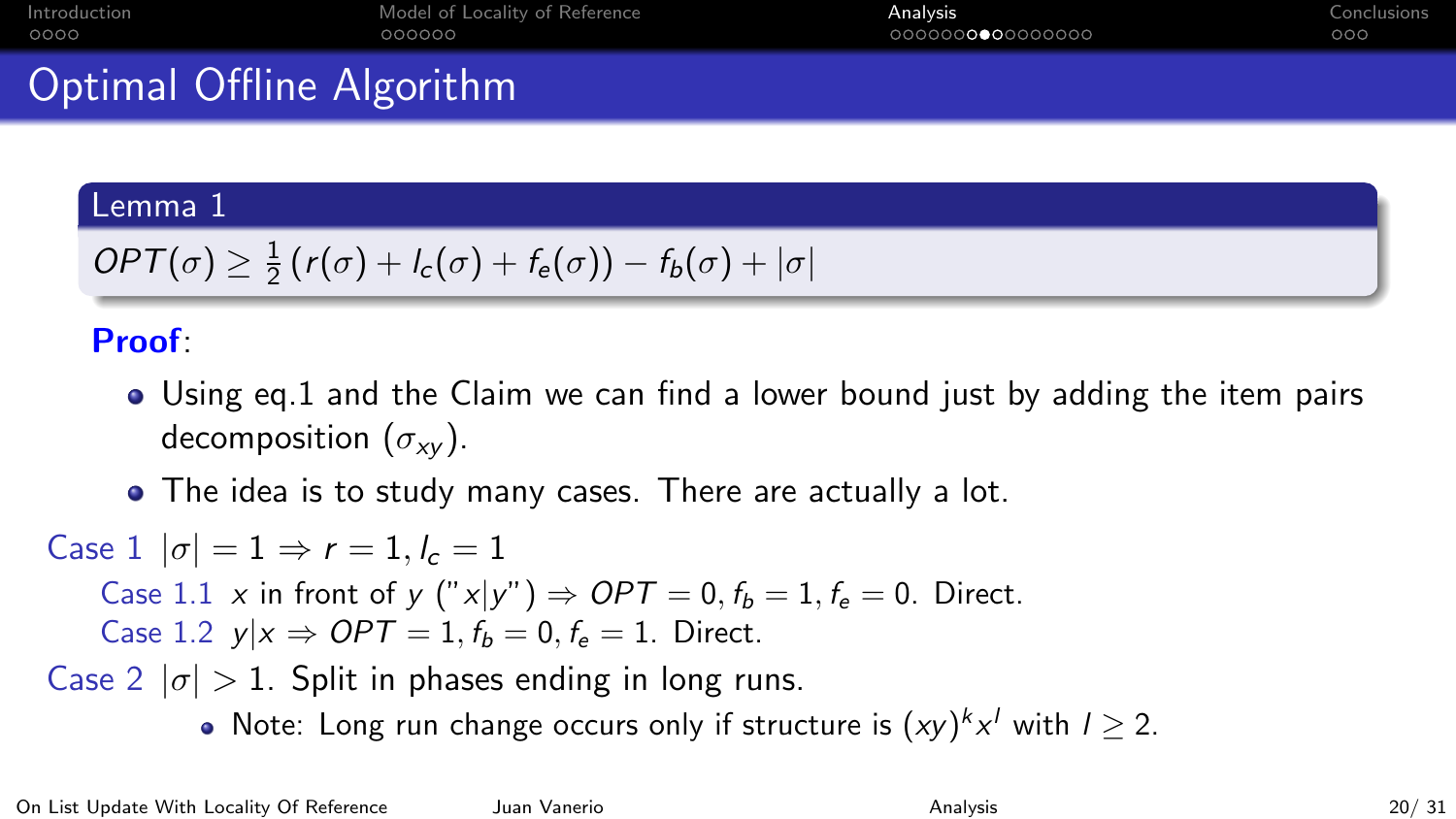| Introduction |  |
|--------------|--|
| 0000         |  |

[Model of Locality of Reference](#page-6-0) **[Analysis](#page-12-0) Analysis** [Conclusions](#page-28-0) Conclusions 000000

000000**000**0000000

 $000$ 

# Optimal Offline Algorithm

Consider then that there are many phases.

- If  $f_e(\sigma_{xy}) = 1$  then  $p_{xy} > 1$ .  $\bullet$  Phase starts with request to x and finishes to request to x. 2  $l_c(\pi(p_{xy})) = l(\pi(p_{xy})) = 0$ 3  $r = 2k + 1$ 4  $OPT = k + 1 = \frac{1}{2} (r + l_c + f_e)$  (4) e else if  $f_e(\sigma_{xy}) = 0$  or just  $\pi(i)$  for  $1 \lt i \lt p_{xy}$ : • Initial list:  $y|x$ If structure is  $(xy)^k x^l \Rightarrow r = 2k + 1 \Rightarrow OPT = k + 1 = \frac{1}{2}(r + l_c)$ If structure is  $(xy)^k y^l \Rightarrow l_c = 0, r = 2k \Rightarrow OPT = k = \frac{1}{2}(r + l_c)$ • first phase If  $y|x \Rightarrow f_b = 0 \Rightarrow$  same as before  $\Rightarrow$   $OPT = k \geq \frac{1}{2}(r + l_c - f_b)$ If  $x|y \Rightarrow f_b = 1 \Rightarrow OPT = \lfloor r/2 \rfloor \ge \frac{1}{2} (r + l_c - f_b)$
- Add up over all phases and pairs (as per [1\)](#page-15-0).

On List Update With Locality Of Reference Juan Vanerio **Analysis** [Analysis](#page-12-0) **Analysis** 21/ 31

г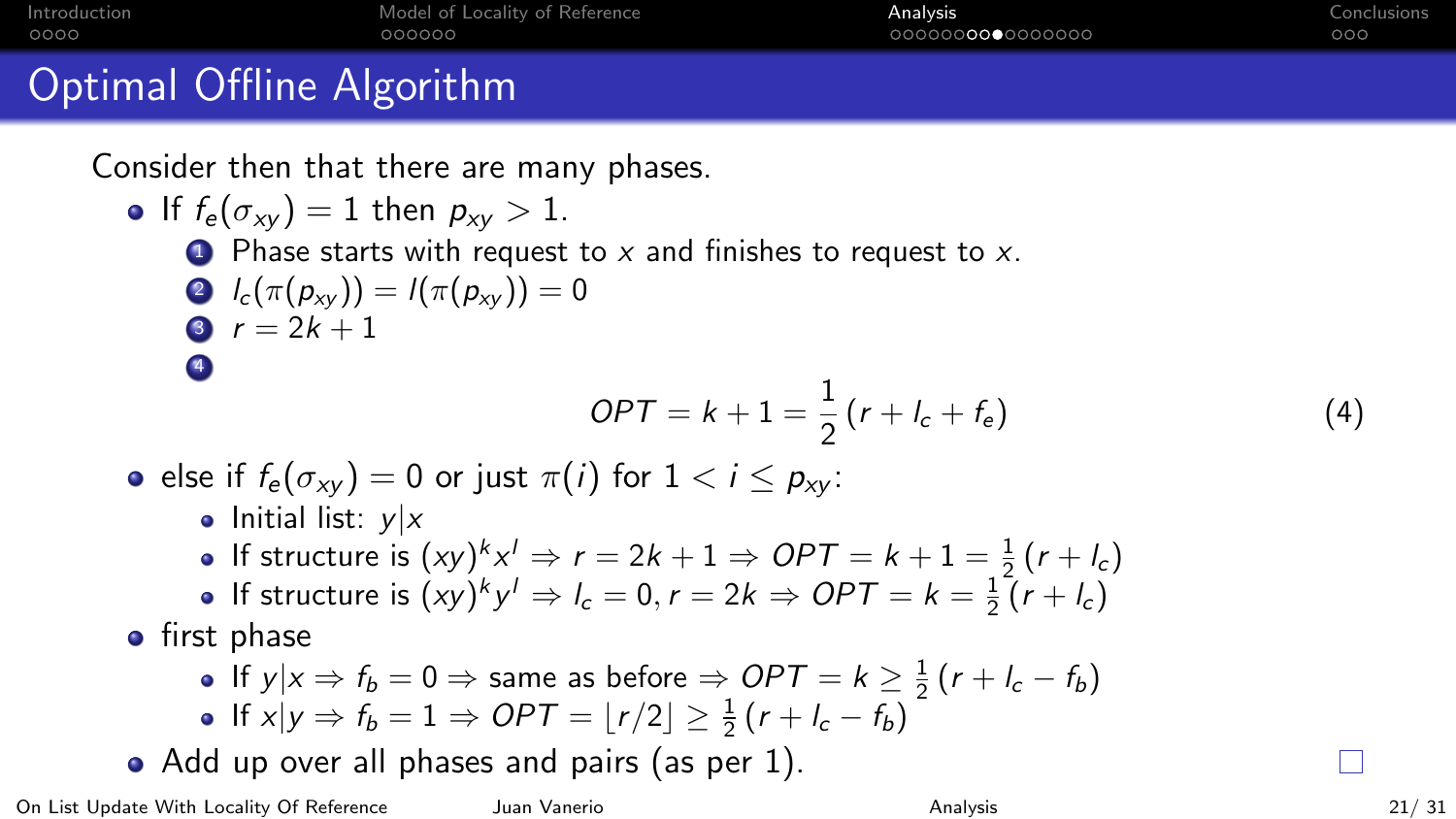<span id="page-21-0"></span>

| Introduction<br>0000  | Model of Locality of Reference<br>000000 | Analysis<br>000000000●000000 | Conclusions<br>000 |
|-----------------------|------------------------------------------|------------------------------|--------------------|
| Move-to-Front - Claim |                                          |                              |                    |
|                       |                                          |                              |                    |

• Move the requested item to the front of the list.

#### Claim

$$
MTF_{xy}(\sigma) = MTF(\sigma_{xy}) \ \forall \ x, y \in L, x \neq y
$$

### Proof:

- $\bullet$  On both the original and the xy-pair lists, x precedes y iif the last request to either of them was to  $x$ .
- Say  $\sigma$  has  $|\sigma_{xy}|$  requests to  $\{x, y\}$
- Any request i s.t  $1 \le i \le |\sigma_{xy}|$  contributes 1 to  $MTF_{xy}(\sigma)$  iif  $MTF(\sigma_{xy}) = 1$
- There are no paid exchanges.
- $MTF_{xy}(\sigma) = MTF(\sigma_{xy})$

П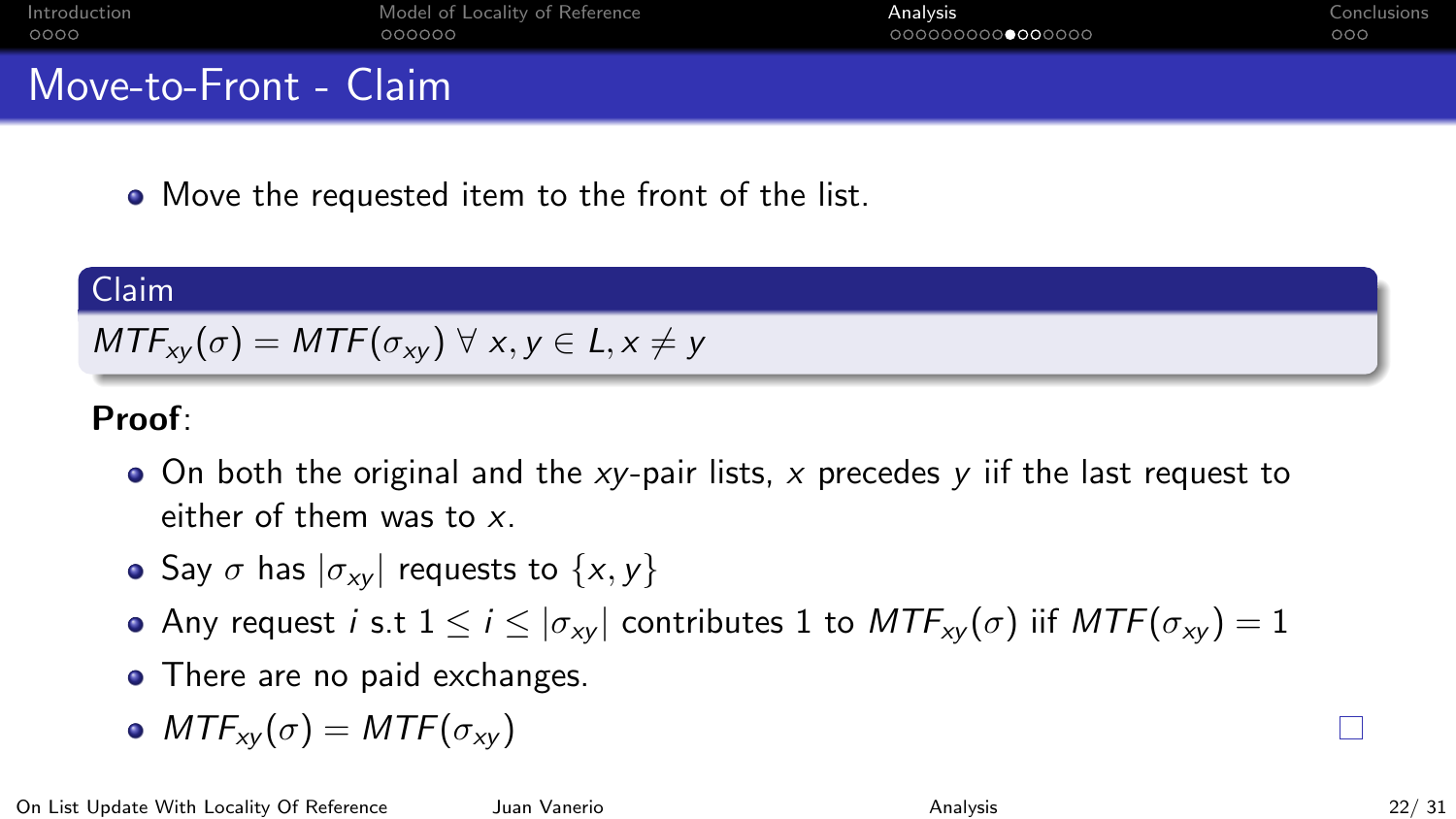# Move-to-Front Algorithm - Lemma

### Lemma 2

 $MTF(\sigma) \leq r(\sigma) - f_b(\sigma) + |\sigma|$ 

## Proof:

- Using eq[.1](#page-15-0) and the Claim we can find an upper bound just by adding the item pairs decomposition  $(\sigma_{xy})$ .
- **1** On  $\sigma_{xy}$ , the first request of each run the referenced item is moved to the front with cost 1.
- **2** Exception is the first run if item was already in front  $(f_b = 1)$

$$
MTF(\sigma_{xy})=r-f_b
$$

4 Add up over all phases and pairs (as per [1\)](#page-15-0).

П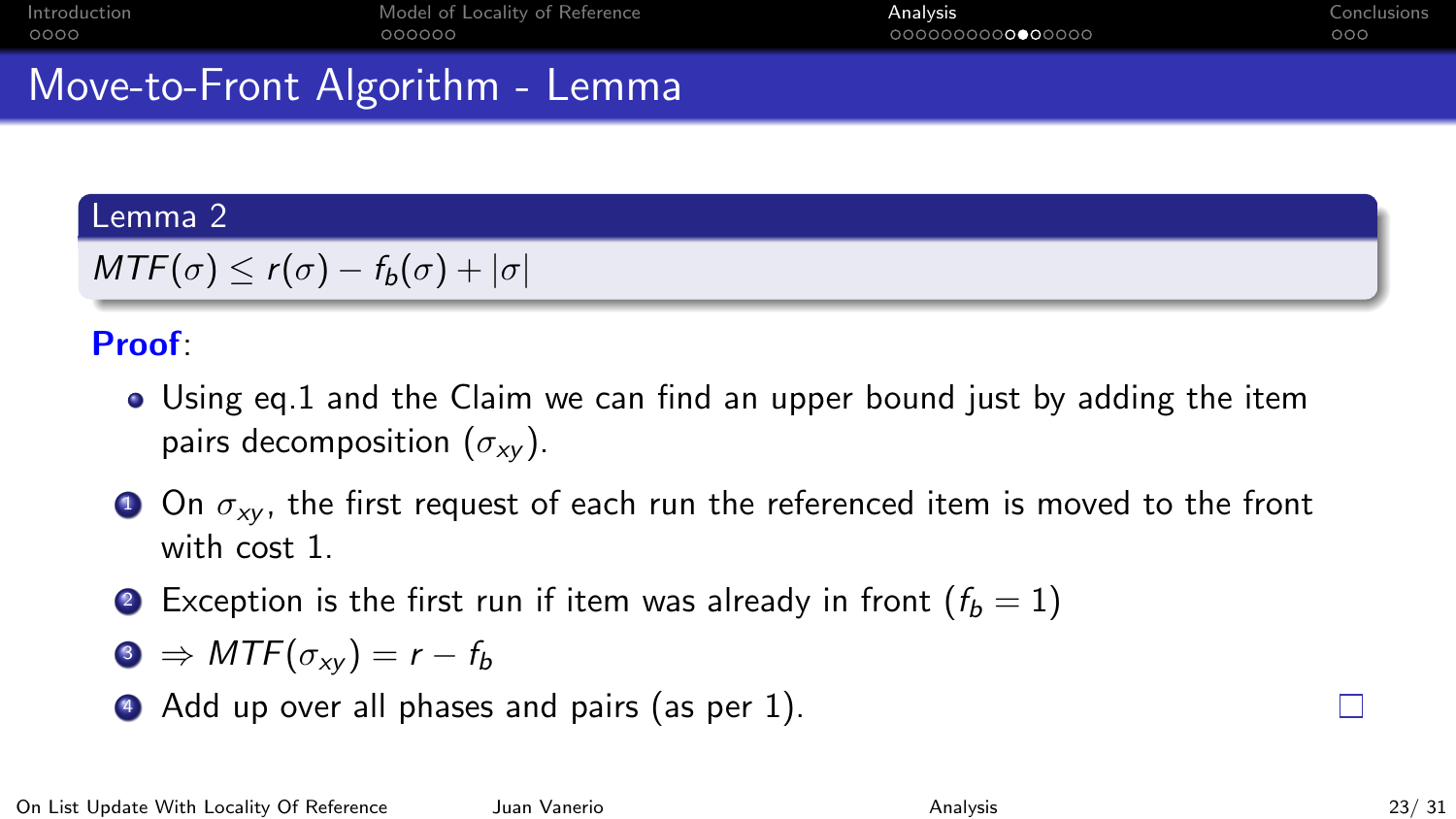|      | Introduction |
|------|--------------|
| 0000 |              |

# Move-to-Front Algorithm

#### Theorem 1

$$
\frac{\mathit{MTF}(\sigma)}{\mathit{OPT}(\sigma)} \leq \frac{2 + 2\alpha(\sigma)}{1 + 2\alpha(\sigma) + \beta(\sigma)}
$$

#### Where:

• 
$$
\alpha(\sigma) = \frac{|\sigma| - (f_b(\sigma))}{r(\sigma)}
$$
 and  $\beta(\sigma) = \frac{I_c(\sigma)}{r(\sigma)}$ 

### Corollary 1

If  $\sigma$  has  $\lambda$ -locality, then

$$
\frac{\mathsf{MTF}(\sigma)}{\mathsf{OPT}(\sigma)} \leq \frac{2}{1+\lambda}
$$

## This results in a much better performance guarantee under high locality!

On List Update With Locality Of Reference Juan Vanerio [Analysis](#page-12-0) Analysis 24/ 31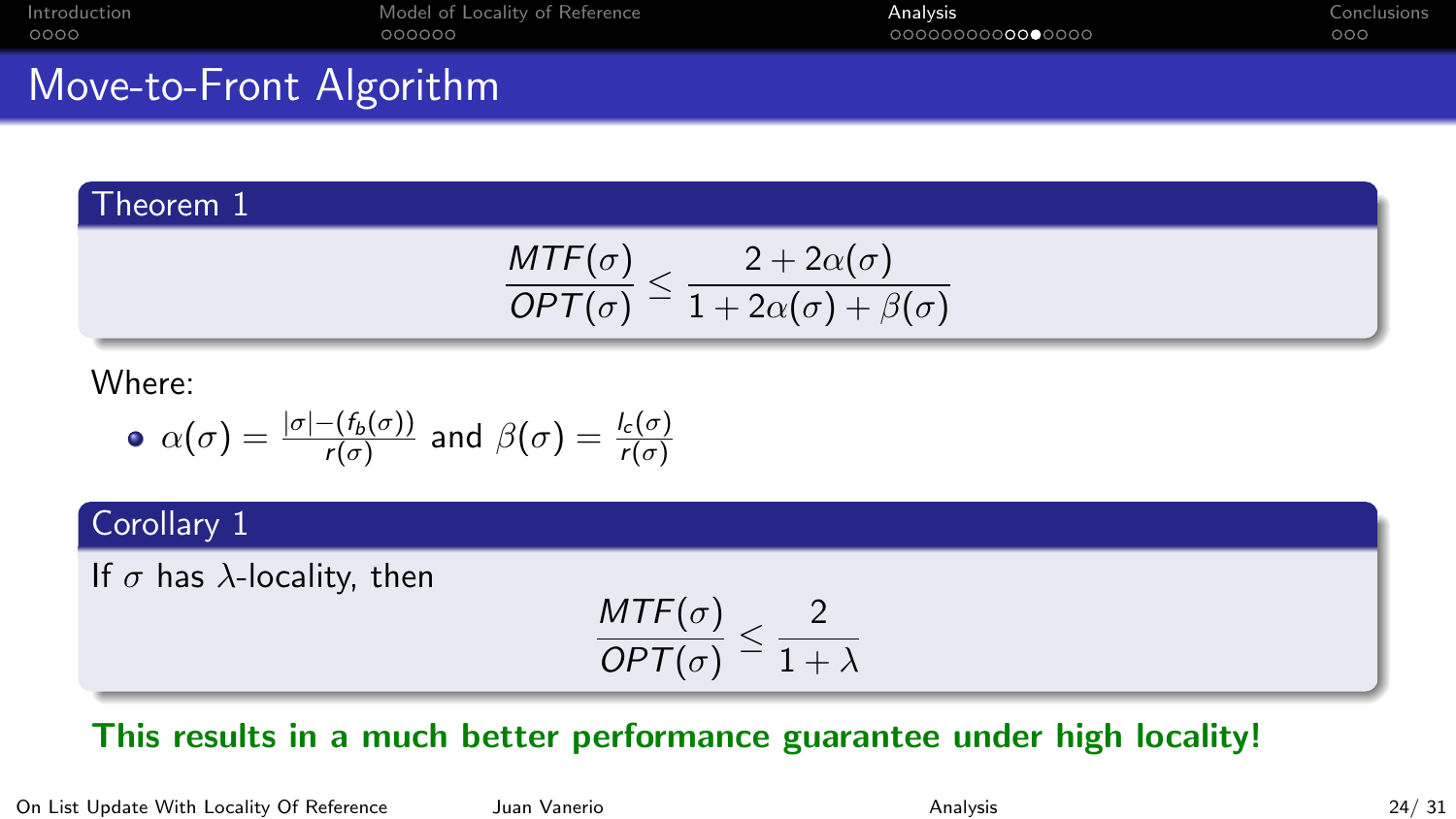<span id="page-24-0"></span>

| Introduction        | Model of Locality of Reference | <b>Analysis</b>  | Conclusions |
|---------------------|--------------------------------|------------------|-------------|
| 0000                | 000000                         | 0000000000000000 | 000         |
| <b>BIT</b> - Claims |                                |                  |             |

- Initialize randomly a bit  $b(x)$  for each  $x \in L$ . On access, complement the item's bit. If value changes to 1, move item to front.
- Note: Assume y|x while servicing  $\sigma_{xy}$  at time  $t 1$ . Then  $\mathbb{E}[B/T(\sigma_{xy}(t))] = 1/2$
- Note: Assume last requests were xyx. Then  $\mathbb{E}[B/T(\sigma_{xy}(t))|\sigma_{xy}(t) = x] = 1/4$ and  $\mathbb{E}[B/T(\sigma_{xy}(t))] \sigma_{xy}(t) = y] = 3/4.$

#### Claim

$$
BIT_{xy}(\sigma) = BIT(\sigma_{xy}) \ \forall \ x, y \in L, x \neq y
$$

## Proof:

- $\bullet$  On the *i*-th request to x or y, x precedes y in the original list iif it does on the xy-pair list.
- The rest of the argument is analogous to that of MTF.

$$
\bullet \,\, BlT_{xy}(\sigma)=BlT(\sigma_{xy})
$$

On List Update With Locality Of Reference Juan Vanerio Juan [Analysis](#page-12-0) Analysis 25/31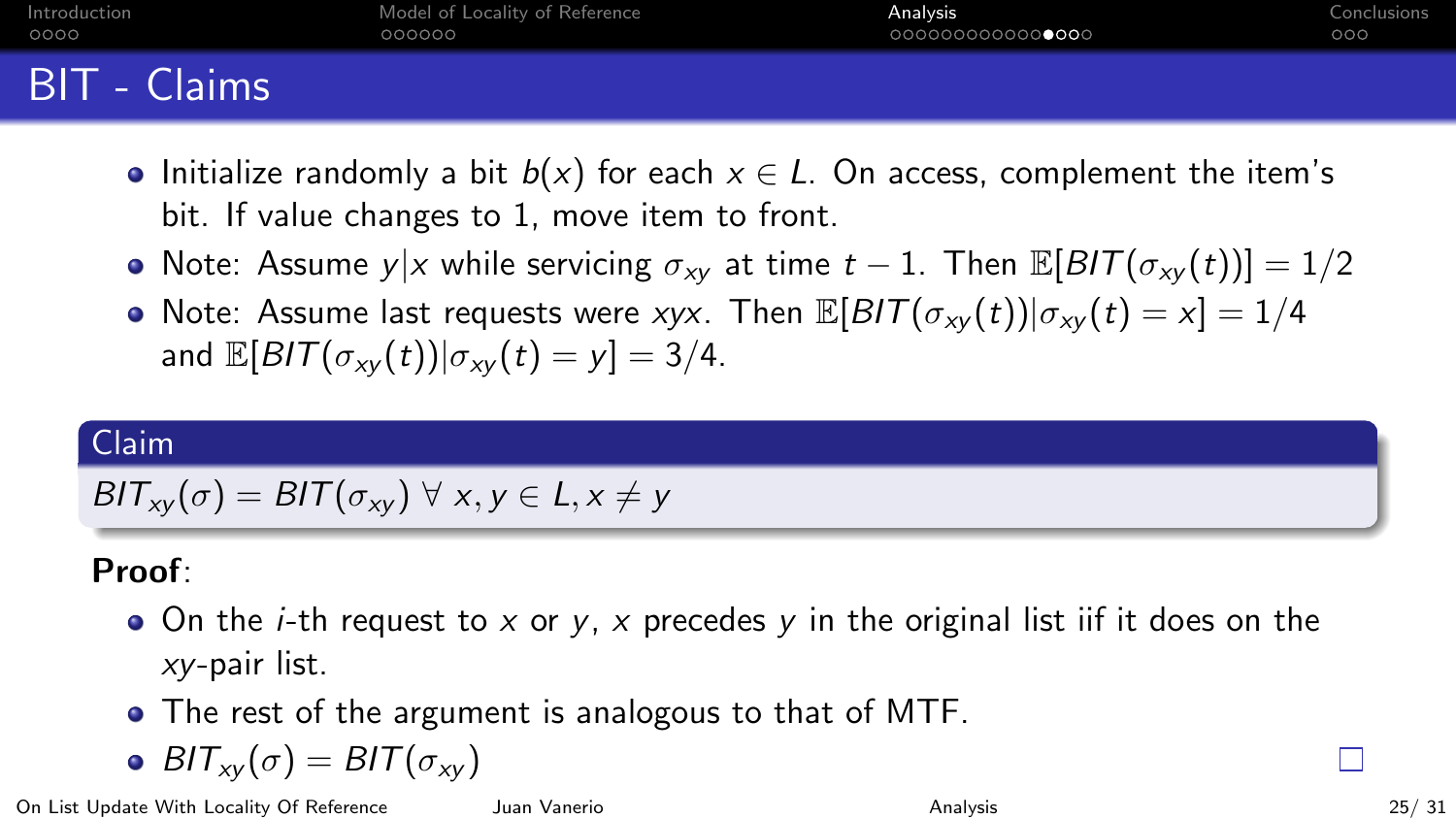# BIT - Lemma

#### Lemma 2

(On expectation) 
$$
BIT(\sigma) \leq \frac{3}{4}r(\sigma) + \frac{1}{4}l(\sigma) + \frac{1}{2}l_i(\sigma) + \frac{1}{4}f_e(\sigma) + |\sigma|
$$

## Proof Outline:

- Using eq[.1](#page-15-0) and the Claim we can find an upper bound just by adding the item pairs decomposition  $(\sigma_{xy})$ .
- Decompose in phases ending in long runs. Term for  $f_e$  is due to last phase only.
- Non-last phases satisfy:  $BIT(\sigma) \leq \frac{3}{4}$  $\frac{3}{4}r(\sigma)+\frac{1}{4}l(\sigma)+\frac{1}{2}l_i(\sigma)$
- **4** A generic phase  $\pi(i)$  starts with  $y|x$ .
- **2** Then first request costs 1, and the second has expected cost  $1/2$  (Claim note 1).
- $\bullet$  Any further short runs in the phase have expected value  $3/4$  (Claim note 2).
- The long run (if any) has worst case cost  $1$  ( $3/4 + 1/4$ , Claim note 2).
- <sup>5</sup> Go through the initial and final cases to introduce adjustments.
- Add up over all phases and pairs (as per [1\)](#page-15-0).

П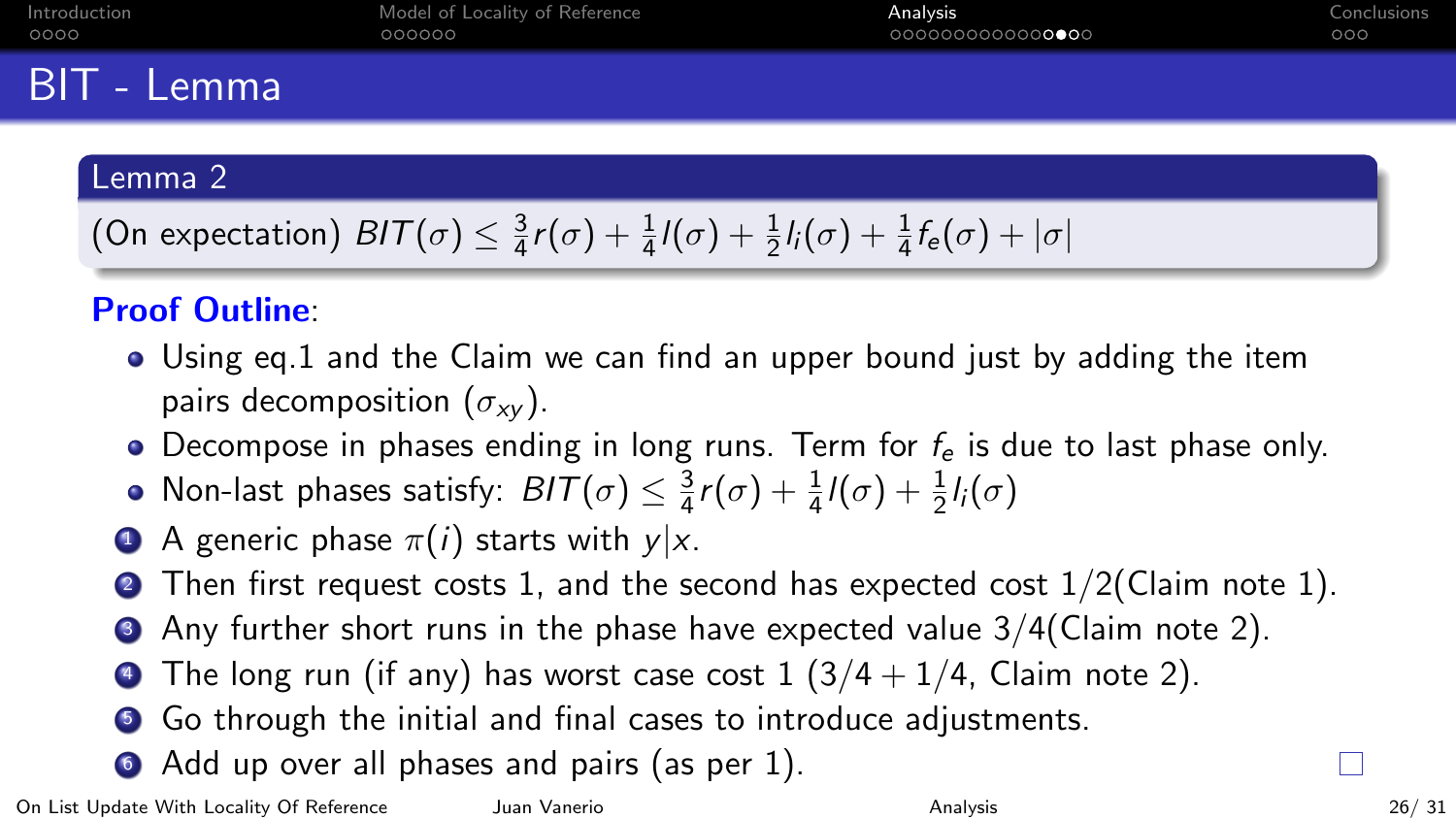|      | Introduction |
|------|--------------|
| 0000 |              |

# BIT - Theorem

## Theorem 3

$$
\frac{\mathit{BIT}(\sigma)}{\mathit{OPT}(\sigma)} \leq \frac{1.5 + 2\alpha(\sigma) + \delta(\sigma)}{1 + 2\alpha(\sigma) + \beta(\sigma)}
$$

#### Where:

• 
$$
\alpha(\sigma) = \frac{|\sigma| - (f_b(\sigma))}{r(\sigma)}
$$
,  $\beta(\sigma) = \frac{l_c(\sigma)}{r(\sigma)}$  and  $\delta(\sigma) = \frac{l(\sigma)/2 + l_i(\sigma) + 2f_b(\sigma)}{r(\sigma)}$ .

### Corollary 2

If  $\sigma$  has  $\lambda$ -locality, then

$$
\frac{\mathit{BIT}(\sigma)}{\mathit{OPT}(\sigma)} \leq \min\left\{1.75,\frac{2}{1+\lambda}\right\}
$$

## This results in a better performance guarantee for  $\lambda > 1/3$

On List Update With Locality Of Reference Juan Vanerio Juan Vanerio [Analysis](#page-12-0) Analysis 27/ 31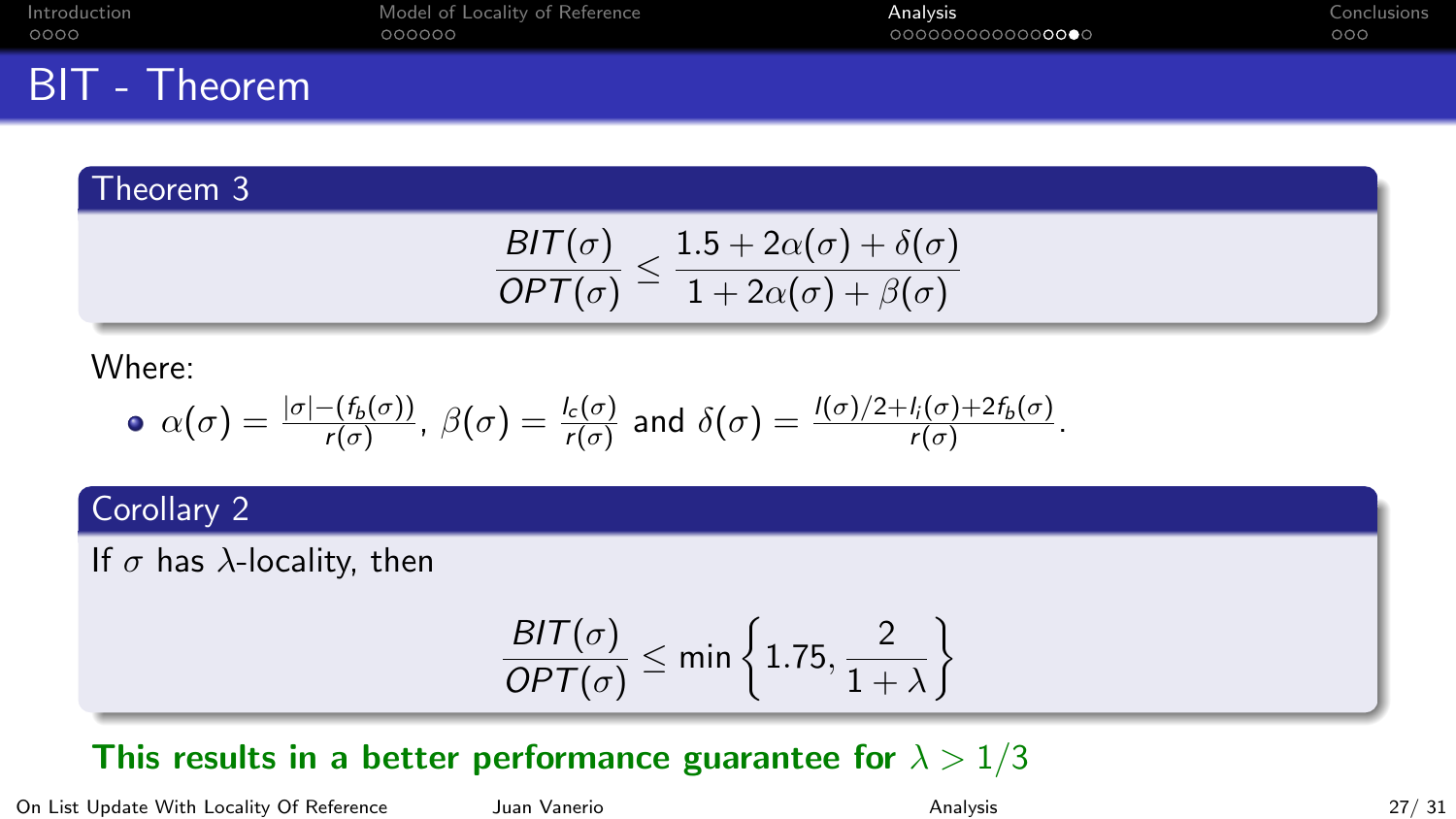# <span id="page-27-0"></span>Other Results

- No improvement in the upper bounds for TIMESTAMP or COMB.
- They can't exploit locality.
- Empirical competitiveness against pairwise offline optimum confirmed expected results.
	- Particularly accurate results achieved with MTF.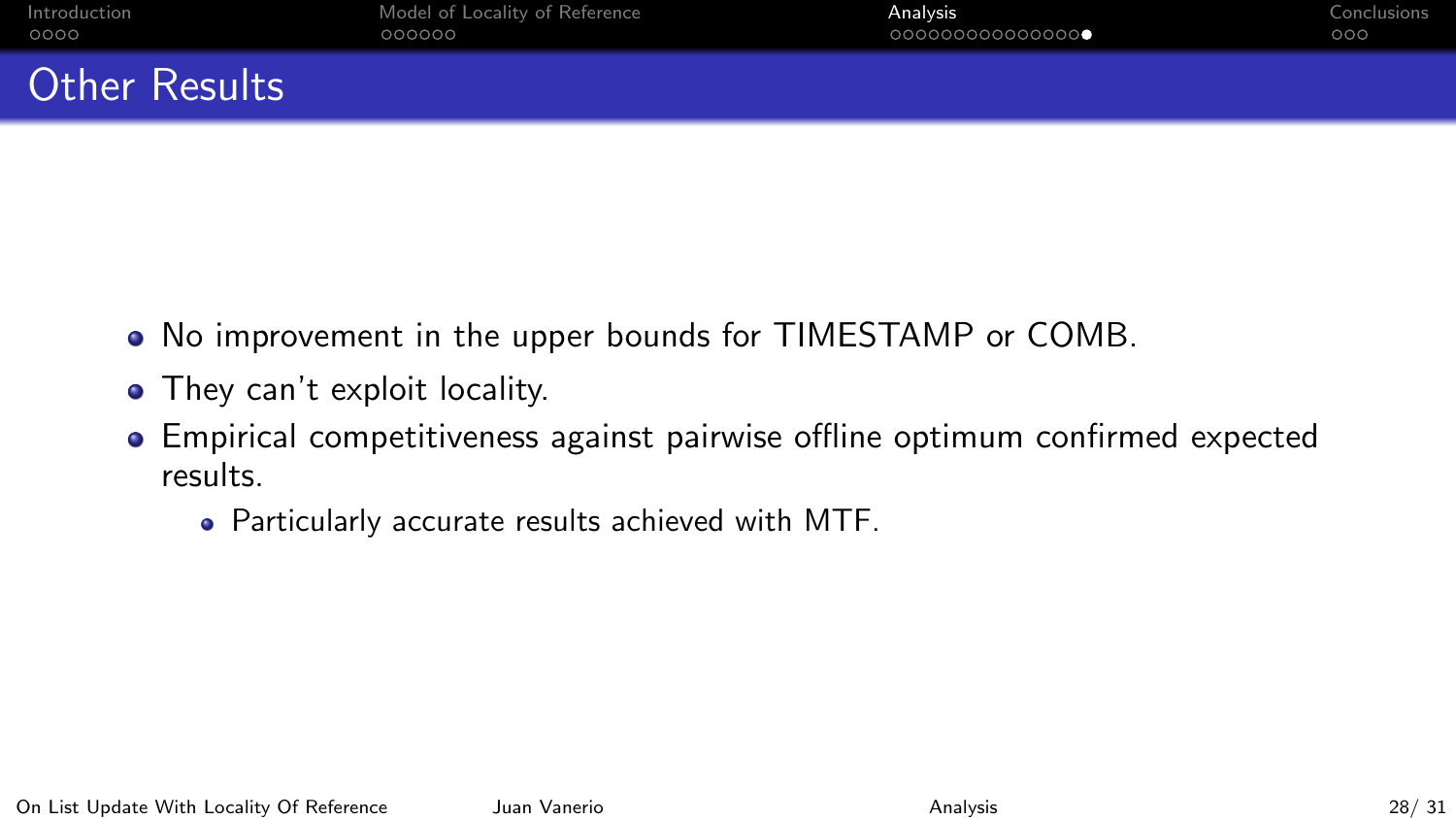<span id="page-28-0"></span>

**Conclusions** 

[Introduction](#page-2-0) [Model of Locality of Reference](#page-6-0) [Analysis](#page-12-0) [Conclusions](#page-28-0)

# **Conclusions**

On List Update With Locality Of Reference Juan Vanerio Juan Vanerio [Conclusions](#page-28-0) Conclusions 29/31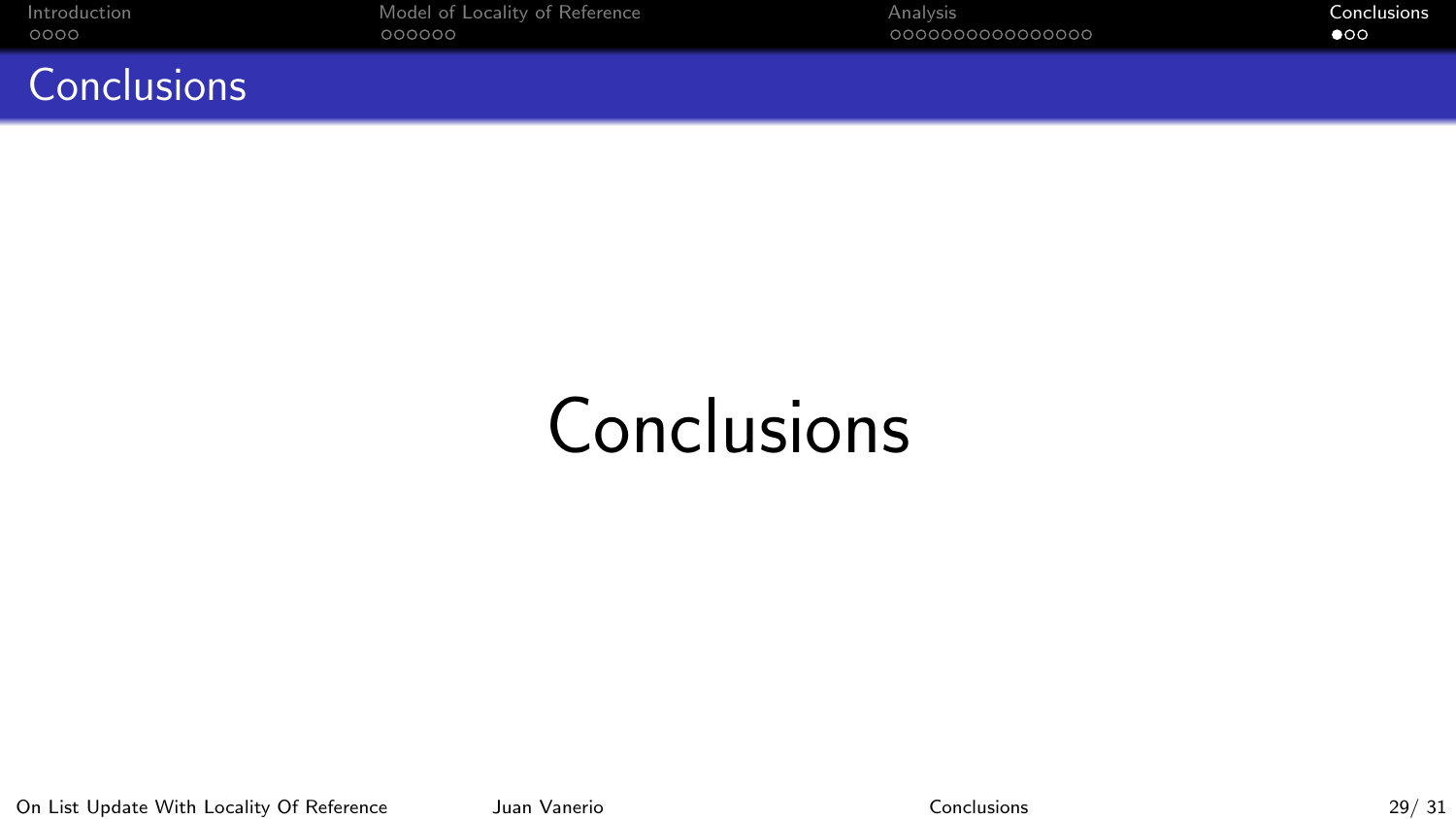# **Conclusions**

- Useful model of locality.
	- Mainly based in detailed characterization of runs in  $\sigma$ .
	- Captures intuition.
	- Allows new analysis of online algorithms.
- Found new, better bounds for MTF and BIT under locality.
	- Particularily for MTF that approaches OPT for large  $\lambda$
- The paper also provides an experimental study backing the results.